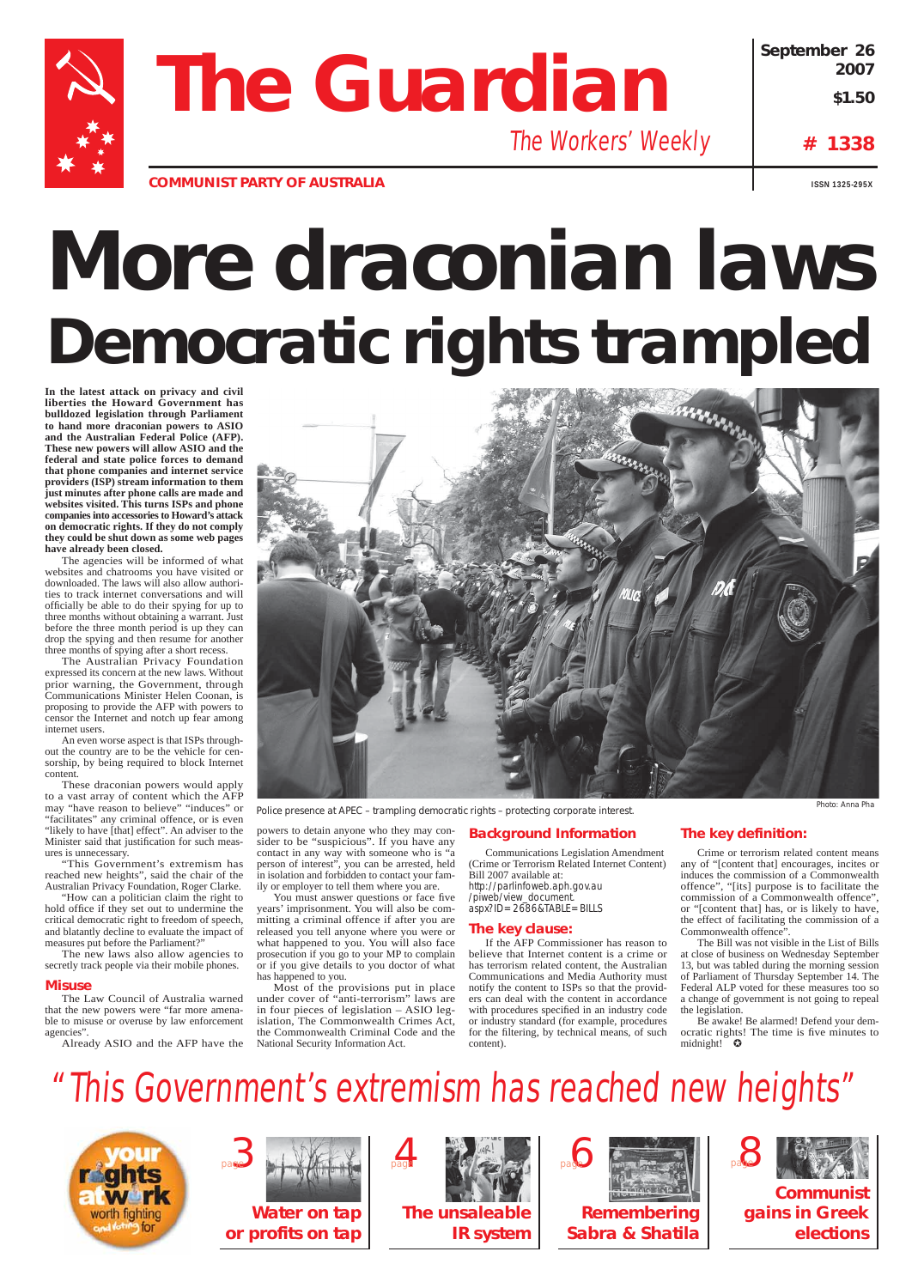# **The Guardian**

Issue 1338 September 26, 2007

# **Public education on the rack**

**The appalling ranking of Australia in the Organisation for Economic Cooperation and Development's (OECD) latest report on education should come as no surprise to anyone who has been following government policies in this area over recent decades.**

**Years of cuts in spending on public education have seen Australia sink to the third bottom position of the 29 OECD countries. At the same time Australia spends double the OECD average on private education.**

"Australia is now lagging badly behind much of the first world on **the importance we place on funding the education of the next generation", said Australian Education Union Federal President Pat Byrne commenting on the fi gures.**

**The fi gures confi rm the long term efforts of both Labor and Liberal governments to privatise the whole of the educational system from primary schools to universities. It's a policy aimed to provide an education for the children of the ruling class while turning out children of working class families with minimal education. Private schools can also be relied on to educate children in the values and ideology of the capitalist ruling class.**

The OECD report, Education at a Glance, confirms that there is **a strong relationship between educational outcomes and the socioeconomic backgrounds of students. Class sizes in Australian primary schools are above the OECD average. The availability of teaching resources relative to student numbers in secondary education is more favourable in private institutions than public ones.**

**The fact that public education is now a semi-starved mess is a direct consequence of the deliberate policies of governments. Schools need more teachers and insuffi cient teachers are being trained.**

**Exactly the same process has been going on in hospitals and other medical services.**

**Country towns are without doctors while the training of doctors in Australia has languished. At the same time the government is subsidising the importation of doctors and nurses from countries such as India, South Africa and the Philippines, countries that need their services much more urgently than does Australia.**

**Many of the measures to assist disadvantaged students have been removed. Funds for TAFE have been slashed while university tuition fees are among the highest.**

**Australian teachers are paid less than the mean at the top of the salary scale despite teaching longer hours and facing larger classes than most in other OECD nations. Higher salaries recently won by the AEU and its members for beginner teachers have put this group above most of their overseas compatriots. Hopefully this will make teaching a more attractive option.**

**A great deal was done by the Whitlam Labor Government in the mid-1970s with the introduction of free university places, the establishment of the TAFE system of technical and further education, special programs for women, Aboriginals, migrants, the disadvantaged and early school leavers. Some called it an "education revolution" at the time.**

**The rot set in well before the election of the Howard Coalition Government in 1996. The Fraser Coalition Government in 1976 began the process of making cuts to public education. These were continued by Labor Governments in the 1980s. Successive governments poured money into non-government schools and starved the public system of funds.**

**Then came the Howard Government which took a sledgehammer to public education and set about turning education into a commodity, to be bought in a market of competing educational institutions. The basic concept of education – at all levels – from being a right was turned on its head. Private schools, with only one third of the student population, receive 65 percent of federal government spending on schools. The gov**ernment spends more on preparing to fight wars for US imperialism **than it does on universities.**

> But the first thing is that we have to produce a paper and that takes work and money. That's why we make this Appeal to keep the Fund rolling, acknowledging this week's three contributors.

**Labor is promising an "education revolution", but nothing that leader Kevin Rudd has so far said indicates that Labor will reverse the promotion of the private sector in education.**

**That change will only come with a government committed to a universal system of free, secular public education – system where education is a right, not a privilege.**

#### **Correction**

**In last week's editorial a line was inadvertently dropped from the fourth paragraph. The sentence should have read: "His [Howard's] latest international action is to persuade the Canadian Prime Minister to join Australia and vote against the UN declaration on the rights of the Indigenous people.**

**The omitted words are underlined.**

### **PRESS FUND**

**Peter Holmes á Court, co-owner of the South Sydney Leagues Club, has flagged the idea that the Club get rid of all its poker machines. Up the mighty Rabbitos! Holmes á Court has even suggested that maximising profits at any cost is not the best way for clubs to go. That's a really refreshing thought, given that over the last thirty years clubs all over Australia have waxed extremely fat on profits from the pokies, and in the process have imposed misery on thousands of problem gamblers and their families, especially in working class areas. If you want to know more about this issue, read the Pokies article in this issue of** *The Guardian* **and make a contribution to the Press Fund. We back the families of Australia's workers, and that's no gamble! This week we thank the following contributors for their support:**

**J R Allen \$10, J Ayres \$10, Jim Robson \$20, "Round Figure" \$10 This week's total: \$50 Progressive total: \$8450**

and Human Rights





The party spreading the word.

# **Police exonerate themselves over APEC violence**

**Special Guardian Appeal – 2007**

Our Fund target was higher and the response has been far greater than for any previous *Guardian* Appeal.

Last week we appealed for someone to take us over the half-way mark with a \$500 contribution.

Well, we did not get that but three contributors did take us over the \$12,500 mark.



It's a sign of the times and the altered technology when it comes to the production and distribution of a newspaper that our website has been receiving over 400,000 hits per month. So, many with computers are reading *The Guardian* for free. It does not help the finances but it does mean that many are reading our newspaper regularly off the net who would probably not be receiving a "hard" copy. We also know that some overseas Communist Party newspapers publish selected articles from *The Guardian* after translating them into their language.

Many Internet readers are overseas from the US, Britain, New Zealand and Canada and a small number from such scattered countries as Malaysia, Argentina, Pakistan, Japan and a number more. There are also a sizable number of Internet readers from within Australia. The web is certainly a world-wide affair.

MH \$150; Laurie Reed \$100; RB \$112.

This week's total \$362. Progressive total 12,687.

Photo: Josephine Donnolley

Photo: Donna MacLaren

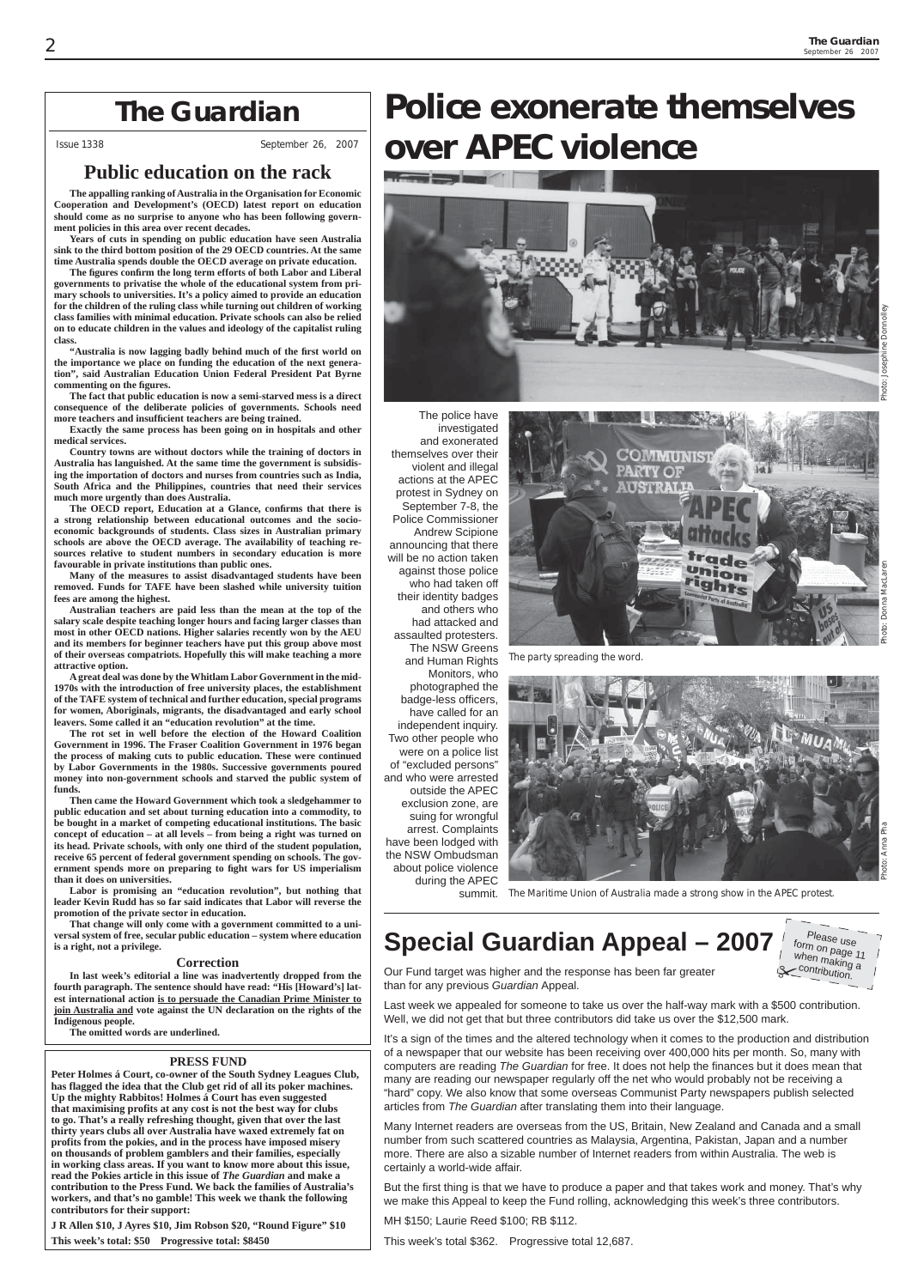#### Anna Pha

**Water is essential to all life on earth, for day-to-day survival, for households, agriculture, industry, nature and the environment. Access to clean drinking water is a basic human right. We need to conserve it, use it wisely and ensure its fair distribution for use by the people of the world.**

To big business water is a capitalist's dream: it is becoming scarcer at the same time as demand is increasing. The scope to charge skyhigh prices and reap massive profits is almost beyond belief. There is just one catch – in Australia most of the water provided to the public and agriculture is in public hands. Big business does not have control of water allocation or pricing.

The finance sector  $-$  including some superannuation funds as well as investment banks – is pushing for its privatisation. So too are some of the major infrastructure transnational corporations. As the recent unsuccessful moves by state and federal governments to sell off the Snowy Hydro scheme illustrate, any government privatising water faces strong public opposition.

This has not deterred the Howard Coalition Government from planning to privatise the nation's water. It has affected the timing of announcements – not before the federal elections – and its tactics.

The first step in this privatisation agenda (shared by a number of state governments) was the corporatisation of water infrastructure and provision. Agreement on this was reached in 1994 by the Council of Australian Governments (COAG) in its Water Reform Framework: the aim being "full cost recovery" and the treatment of water as any other commodity to be bought and sold on a market.

One of the major aims behind the Federal Government's national water plan is to grab control of water so that it can be privatised.

Citigroup, Garry Weaven from the superannuation funds management industry, the Business Council of Australia and other big business interests are pushing hard for its privatisation. The financial institutions are awash with cash and looking for new sources of money-making investment.

The Business Council of Australia laments that water usage is based on government allocations,

water restrictions, etc, and not determined by the markets. "If we … allowed market pricing and the laws of demand and supply to operate as they do in every other market, there would be no talk of shortages or the need to curb economic growth", the BCA said in a recent statement advocating water privatisation.

Powerful mining companies, smelters, energy generators and other big industrial users of water are competing with cotton and rice growers, with communities and others for scarce water in drought conditions.

To them it is a crime that the agricultural sector has access to such large volumes of water at unbelievably low prices. According to Professor Paul Kerin from Melbourne university, some irrigators pay as little as \$45 per megalitre for water, and some householders as much as \$1,600.

The privateers argue that water is not being employed where its "highest value" is. That is, water is not being distributed to where it could be sold for the highest price. Privatise it and let the markets determine allocation!

To understand what leaving it to the markets and allocating water where the "highest value" is, take a look at the oil markets. Oil prices have gone through the roof, speculative activity is rife. South Australians have had some experience with rising electricity charges, although the worst is still to come

when existing price cap regulations are lifted. They do not deny that households would be paying much higher prices for water.

> The Anti-Bases Coalition website can be found at www.anti-bases.org **C**

World Bank privatisation programs in Third World countries have had disastrous consequences, with the poor being denied access to clean drinking water because they did not have the money to pay the higher prices. The result is disease and countless avoidable deaths.

There are very serious problems with the allocation of water, and



these need to be urgently addressed by a central body. Privatisation will not solve these problems. It will only exacerbate them.

Water is integral to human life and nature, not an economic commodity to be bought and sold where

the highest profits can be made. In the interests of the people and the environment it is better to have water on tap than super profits on tap with all the human and environmental devastation that would entail. **O** 

# **Water on tap or profits on tap?**

# **Pine Gap in the front line**

**A statement made last week by Defence Minister Brendan Nelson confi rms that the American run surveillance and control base at Pine Gap is a major facility in the global operations of the US military.**

It is now and has always been part of a network that straddle the whole of the world from Europe to Asia and the Pacific Ocean. These operations are directly

targeted against Russia and China and other countries whose governments are out of favour with the US government leadership.

Commenting on the Pine Gap developments and the US missile program, Foreign Minister Alexander Downer is reported as saying that "No one in their wildest dreams should imagine that the trilateral security dialogue between Australia, the US and Japan poses any threat to Russia."

Robert McClelland, the ALP's shadow foreign minister, echoed Downer's statement.

At the same time Brendan Nelson warned Parliament about nations that are "aggressively pursuing" ballistic missile program.

The statements of both Downer and Nelson are just plain lies. It is the US that is aggressively pursuing a dangerous missile program both in Europe and in the Pacific and only a politically blind and malicious politician could possibly claim that they are not directed against Russia and China. The claim that these preparations are directed at the Democratic People's Republic of Korea (which has agreed to close down its nuclear weapons facilities) and Iranian missiles (which does not have missiles capable of reaching Europe) or nuclear weapons which it also does not have, are to deliberately mislead those who might be taken in by such garbage. Both Russia and China have reacted negatively to the present developments and can easily see that Australia is an intimate participant in these

preparations for eventual war or a threat of war against them.

Brendan Nelson says that a "Ballistic missile launch early warning information could be used in any US missile defence system, and as such this would be a continuation of a ballistic missile early warning partnership that we have shared with the United States for over 30 years".

These preparations are not part of a "defence system" as Mr Nelson asserts but are aggressive preparations – just another remark of Brendan Nelson that turns the truth on its head.

In a strongly worded media release, Denis Doherty of the Anti-Bases Coalition said that

"The Anti-Bases Campaign has been saying for years that Australia is involved in the US strategy of containing China by the use of bases and agreements to aid the US in its endeavours".

A WORD FROM THE HOMELESS ASPIRATIONALS

# PLEASE UNDERSTAND



He said that US bases in South Korea, Japan and Guam have been beefed up and Australia is providing bases, storage facilities and training for American forces and their allies.

"There is nothing benign about Pine Gap, it is a war fighting base and the world knows it. Pine Gap makes us a nuclear target and threatens to have major countries like Russia and China targeting us in the event of war", said Mr Doherty. "Howard is sacrificing Australian interest for American interests".

Pete's Corner

# **The Howard Government wants control of water so it can privatise it.**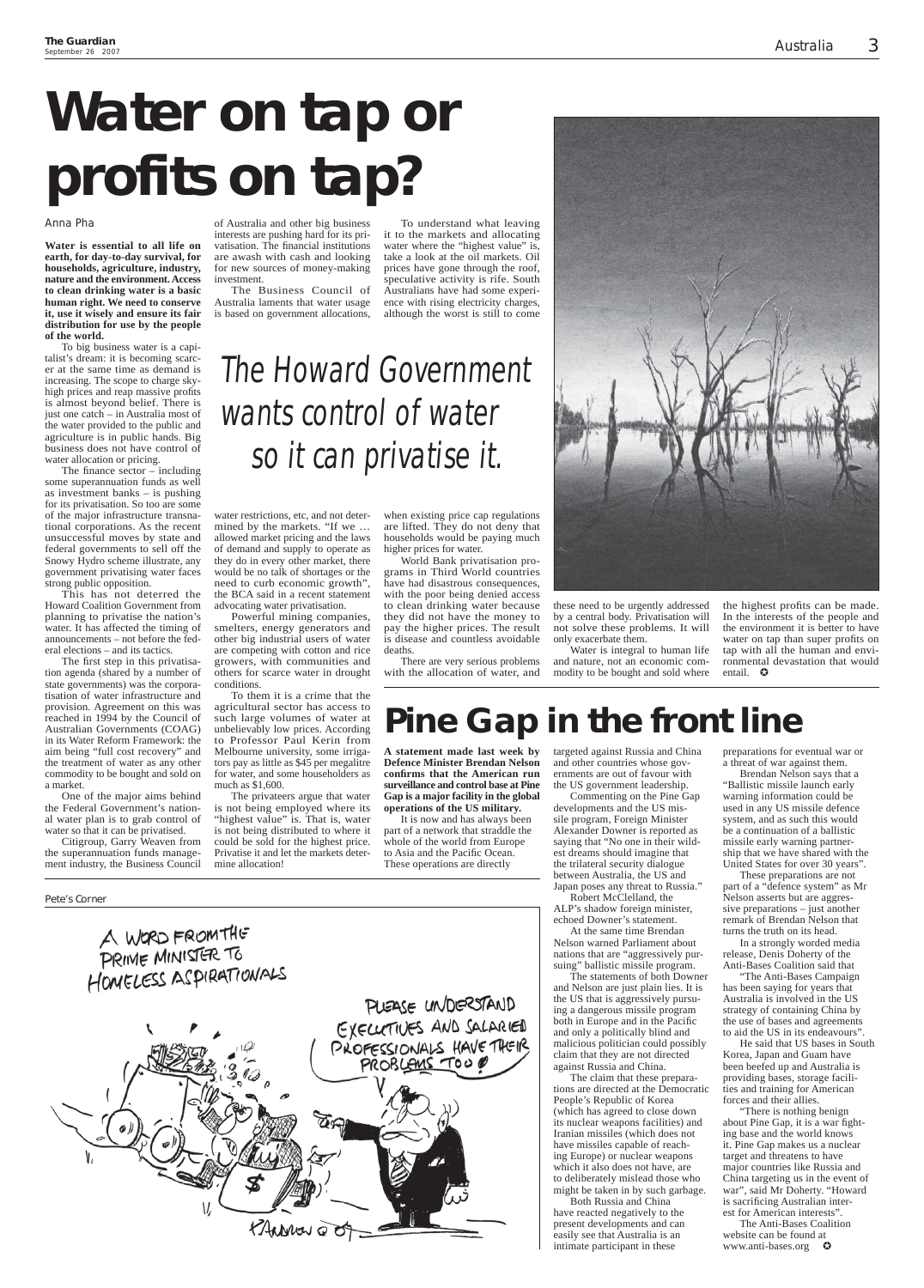#### Bob Briton

Workplace Relations Minister Joe Hockey has tried to put the best spin he can on these developments and claimed that the recently introduced "Fairness Test" appears to be working. The truth is that WorkChoices has met solid union and community opposition from day one of its introduction and that cracks are now appearing in the government's anti-worker industrial relations edifice.

**Spotlight Stores has announced that it is abandoning Australian Workplace Agreements (AWAs) for its staff and moving over to a union-negotiated collective agreement. The Australian Cleaning Contractors Association – which represents 150 contract cleaning companies – says it is on the verge of ditching its own AWAs and looking at alternatives.**

> The scale of the attacks fuelled the union movement's Your Rights at Work Campaign. The government was forced onto the defensive. It superficially re-jigged its IR package

> Hockey also pretends to be happy that the Spotlight workers and cleaners will have pay and conditions restored. The Spotlight AWA became infamous throughout the country for stripping away workers' penalty rates in return for a base pay increase of 2 cents an hour. At the time, the Howard Government defended the attack saying that it would create new jobs.

The government moved quickly to stop details of post-WorkChoices

AWAs becoming public when an analysis of the first batch of agreements showed a massive grab back by employers of workers' public holiday and overtime pay, penalties and other conditions won over decades of struggle.

> understood, was standard throughout the country, and which would give all sides an incentive to get on with it."

> > was revealed that the organisation behind a multi-million dollar advertising campaign to sell anti-union workplace "reform" was headed up by a Liberal Party heavyweight. The party's federal treasurer, Mark Bethwaite, was a director of the National Business Action right up to the time they began to appear on TV last month.  $\bullet$

and even stopped referring to it as WorkChoices. A "Fairness Test" was introduced and a media blitz unleashed in an attempt to damp down public anger. No doubt the government hopes the latest development in the Spotlight case will help sell its ill-defined and inadequate "Fairness Test". "We've found that found

that agreements are often not fair because hourly rates have not provided fair compensation for changes

"Trevor O'Hoy is being given a 12.5 percent cash salary increase on top of his staggering \$3 million annual salary", Ron Monaghan from the LHMU Brewery Union in Queensland said.

to conditions such as overtime and penalty rates", Workplace Authority head Barbara Bennett said last week. Spotlight was given 14 days to come up with a less unreasonable AWA and the cleaning contractors told to cough up an extra 66 cents an hour in line with award pay rates in the various states.

Spotlight and the cleaning contractors are claiming that their back down was due to the insurmountable complexity of WorkChoices take two "We had an AWA system in place that was getting rid of all the problems and complexities of awards, and now its more complex and confusing, ,lamented John Laws of the Australian Cleaning Contractors Association.

"Quite simply, the union movement scared the government … We tried to remove some of the more onerous conditions and provide an AWA which was readily



The dispute at the Fosters Yatala brewery has now stretched for eight months with the company refusing to sit down with the workers and their unions to come to a decent resolution. Fosters has become the target of an international e-mail campaign, co-ordinated by the global trade union representing brewery workers, the IUF, which has delivered thousands of protests, from beer drinkers across the globe upset with how working people in Brisbane are treated by the beer company.  $\bullet$ 

The complexity argument has some justification. Spotlight previously had workers on pre-Work-Choices agreements, WorkChoices agreements not subject to the "Fairness Test" and other who were. Overwhelmingly, however, the latest developments are an indication of the strength of public opposition to the Howard Government's odious IR regime.

Some commentators see the

public back down by Spotlight in

particular as part of a bosses' campaign to soften the government's image in the lead-up to the Federal Elections. Suspicion was rife when it

# **WorkChoices – the unsaleable IR system**

# **CEO gets 12.5% raise on \$3milllion but Foster's workers denied rights**

**Workers at Fosters' Brisbane brewery want to know why Trevor O'Hoy, the company's chief executive, is so handsomely rewarded – while brewery workers are denied their rights to a union agreement.**

Despite a record profit this year, PMP was looking to cut costs by robbing employees of their conditions and security of entitlements, said Mr Lowe.

"All our members want is their

right to a union agreement so they can campaign for decent wages and conditions.

> If conditions and entitlements aren't protected in the terms of sale, employees come under the Transmission of Business provisions introduced by the Howard Government, where their terms of employment are only protected for 12 months before falling back to the five minimum conditions under WorkChoices.  $\bullet$

"Under the leadership of Trevor O'Hoy the right to a union collective agreement, which would deliver benefits and long-term respect and decency to the 285 people employed at the Fosters Yatala brewery, has been consistently denied.

He said that the company had controlled ballots where the workforce has shown that they want to protect their rights at work by overwhelmingly rejecting the company's plans which would see them earning up to 35 percent less pay than workers at other Fosters' facilities.

"But Foster's only seems interested in the rights of Trevor O'Hoy and his senior executives

to enormous pay packets – not the rights of the people who have delivered the 17 percent increase in underlying net profits which was reported in the media this week.

"Union workers resent the fact that the spin doctors at Fosters promoted media headlines after the Fosters announcement about the chief executives right to a decent pay, but ignored the ballot of the Brisbane workforce demanding equal treatment when it came to

decent pay.

"Foster's is a global company, and yet it refuses to respect the fundamental human right, backed up in international law, that workers have the right to union collective agreements."

**Workers at Australia's largest print company will walk off the job for two days in Brisbane last week, in a bid to protect conditions and win a pay rise that keeps up with living costs. Print workers in Sydney are expected to follow suit.**

PMP Print is refusing to guarantee employees at its Wacol site long-standing conditions like pre-shift overtime, penalties and ro-rata long service leave in red dancy packages, said Australian Manufacturing Workers' Union (AMWU) Queensland print secretary, Danny Dougherty. During six months of negotiations for a new collective agreement the company has tried to impose longer shifts and hours per week, has removed guarantees on working conditions and limited its pay offer to 3 percent. "Most of these workers are on \$16 or \$17 an hour. They already rely on large amounts of overtime to make ends meet. They need a pay rise of 4% and protection of their current conditions – that's all we're asking for", said Mr Dougherty.

Employees at the Wacol site, where 120 people do shift work round the clock to produce magazines and catalogues, have voted to take protected industrial action in a secret ballot as required under the Federal Government's WorkChoices laws.

"The acceptance rate was about 99 percent", noted Danny Dougherty. "The workers have voted for a 48-hour strike, which in the current climate is a very significant stoppage."

Management at Wacol, in

Brisbane's western suburbs, were taking a hard-line approach to cutting conditions and wage costs, said Dougherty. Some employees had suffered abuse and bullying from managers, he said.

PMP Print has taken a similar stance in concurrent negotiations around the country.

Industrial action is looming at the company's two Sydney sites – Moorebank, which prints catalogues and magazines, and Chullora, which prints directories and phone books.

At Moorebank, a secret ballot of 250 union members is currently under way, while an application for protected industrial action is being prepared on behalf of the Chullora workers, said the AMWU NSW print secretary, Matt Lowe.

Employees want to maintain the same conditions that were included in their recently-expired EBA in a new agreement, but are also concerned about their conditions and entitlements if the company is sold.

"PMP is actively pursuing a

buyer, and they don't want to enter into a union-collective agreement which protects conditions and entitlements in case it affects their sale price", said Lowe

"PMP is Australia's largest employer in the print industry; it has the choice to protect conditions and entitlements in the terms of sale if it changes hands, but has so far ruled that out."

# **Print giant junks work conditions**

# **The truth is that WorkChoices has met solid union and community opposition from day one of its introduction.**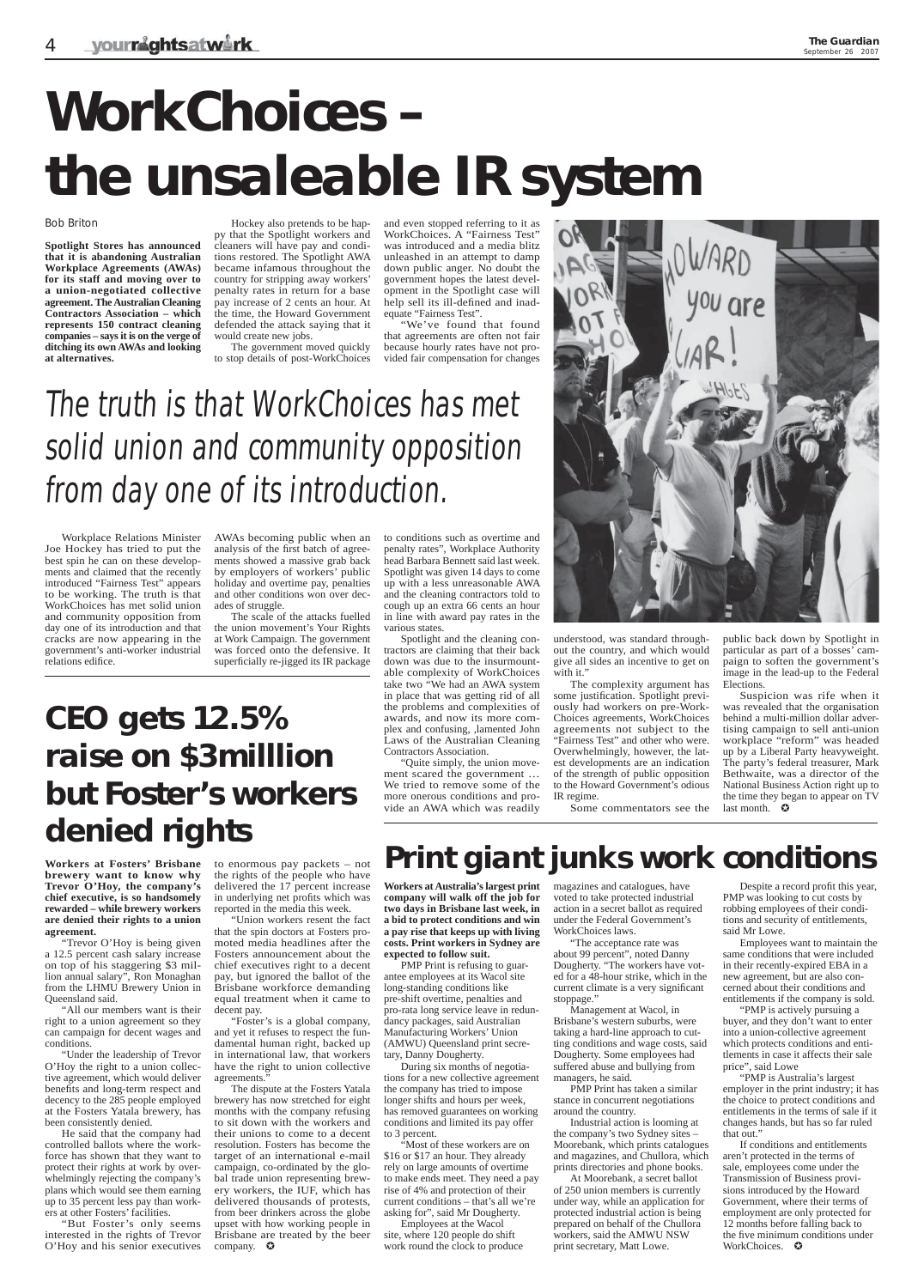### Peter Mac

**When Tim Costello, the brother of the federal treasurer and head of World Vision in Australia, recently told Britain's House of Lords about the problem of poker machine addiction in Australia, the horrifi ed members of that institution at fi rst believed they had heard him incorrectly.**

Poker machines are the most pernicious form of gambling in Australia. Their widespread and uninhibited operation is indisputably linked to crime, neglect of children, domestic violence, family breakdown and suicide.

Despite some reduction in the number of poker machines, (down from  $66,741$  in 2003 to  $66,223$  last November) the average NSW citizen lost \$750 last year on the poker machines, up from \$660 in 2002.

Australia has the highest rate of poker machines per head of population in the world. With more than 95,000 machines, New South Wales has by far the worst poker machine problem of any Australian state. Sydney's Canterbury-Bankstown Leagues Club, which has the State's biggest income from poker machines, has 584 machines. (Western Australia has no poker machines at all, apart from those in one of the casinos.)

machines are concentrated in the state's cities, where the profits are potentially greater, and where the problem is therefore most acute. The average resident of the state's cities lost \$800 per person on average last year, as opposed to \$700 five years ago.

The total amount lost by NSW gamblers each year is estimated at \$10 billion. Almost 50% of this amount is lost by the state's 250,000 problem gamblers. On average, for each problem gambler another seven people are adversely affected, not counting those who have ended up in jail or are simply destitute because of their addiction.

However, the figures for both major parties paint a different picture. In the financial year prior to the 1993 election, the NSW ALP received donations of \$1.2 million from the hotel industry. Over the last eight years the Liberal Party

The licences to operate poker

## **State governments and the industry**

Holmes a Court has pointed out that since the poker machines were introduced in 1956, the clubs have flourished in poorer areas, and not in the "bloody nice suburb" in which he lives. He claims that there is strong support within the club for getting rid of the machines, and for encouraging a family environment. Other states have flourishing clubs, with no poker machines, and the clubs' junior sport promotion should be supported directly by governments, not by poker machine profits.

The gaming industry has been accused by Tim Costello of "using their very deep pockets to donate, shmooze, lobby and even employ the services of former state cabinet ministers" to promote their interests at state government level.

Last week the Iemma government in NSW followed up its recent decision to allow the use of Keno in hotels by announcing that it would allow the sale of lottery tickets in 7-eleven stores as well as in pubs and clubs. The Government also intends to extend the trading hours of hotels.

The NSW Government earns some \$4 billion per annum from taxes on gambling revenues, but this is not the only reason for the benevolent attitude towards the gambling industry.

When Iemma was questioned in public about having possibly allowed Keno gaming in pubs because of donations by the industry to the ALP's electoral funds, he replied angrily that the accusation was "absolute rubbish".

received donations of approximately \$1 million, and the ALP \$2.4 million, from 150 hotels.

The Coogee Bay Hotel was the ALP's biggest benefactor from this industry. The hotel has now been allowed to install special outside areas where patrons can enjoy a smoke while continuing to play the pokies, as have other hotels, despite earlier reassurances by the Government that this would never be permitted.

## **The Rabbitoh's proposal**

South Sydney Rugby Leagues Club's 60 poker machines now earn the club in the vicinity of \$150,000 per month – about half the club's income. The clubs two co-owners, actor Russell Crowe and businessman Peter Holmes a Court, are proposing that the club should get rid of its poker machines altogether.

> There are many other stories in this sordid and terrible saga.  $\bullet$

Tim Costello described the idea as "Like someone striking a match in a pitch-dark room".

However, Peter Holmes a Court has made it clear that he is not following a moral crusade, just "good business", and that even though the clubs might suffer a short term hit, there will be a longer term effect because of the large number of people who are seeking a gambling-free club.

His proposal is now awaiting approval from the Club's finance committee, and faces vigorous opposition from members of the Club's management team, who maintain that few clubs could do without the money from the machines. When asked about the proposal, South's chairman, Bill Alexiou-Huckner,: snarled "Show us the money!". Others have suggested that the Club's charity, SouthCares, would be adversely affected by the move.

The proposal has been greeted with great approval from politicians of both major parties at federal level, and even from Iemma himself. However, it remains to be seen whether it will be implemented and, if it is, whether it will survive the test of time.

### **Gambler stories**

Elderly punters often predominate in gaming rooms. The rooms have a palpably hypnotic effect on their victims. The lights and sounds emanating from the machines are soft and rhythmical, and there are no clocks or other distractions. In many clubs there is a service button which, when pressed, will summon a waiter to bring you a drink without you having to leave your seat.

The clubs have opposed smoking bans, because they pose a threat to club profits. Smoking is an addiction which rivals gambling but if gamblers leave the club for a smoke outside it interrupts the trance-like state they experience in the gaming rooms, and increases the likelihood

that they will cut their losses and go home.

The problem of poker machine gambling has been highlighted by the cases of 20 Vietnamese Australians who have been caught trying to smuggle heroin into Australia. Some, it is said, have been motivated by their addiction to gambling. Some of these people are in jail, others are awaiting trial, and one is under a death sentence.

The Federal President of the Vietnamese Community in Australia has blamed the situation in part on "bad apples", but has also drawn attention to the factor of problem gambling in many of these cases, and has accused the state government of hypocrisy over the issue.

One club patron recently told a visiting journalist that he had just seen one woman spend \$1,200 in a glass-enclosed smoker's room, and had also been offered sex by another woman after she lost hundreds of dollars.

When interviewed last year one compulsive pokie gambler confessed that he had fed the pokies by starving himself, and had lost 10 kilos over a year. "Once you're hooked, you're in this bubble, you can't see, you can't hear anything else", he observed pointedly.

The wife of another gambler who had parted with her husband because of his addiction met him on a train one day. He claimed to have no money to buy food so she gave him her housekeeping money. At the very next station he bolted from the train and went off to the nearest club which happened to be very near to the station.

# **Poker machine exploitation at crisis level**



acfsperth@gmail.com







acfsperth@gmail.com

#### **Ph David 0419 769 129**

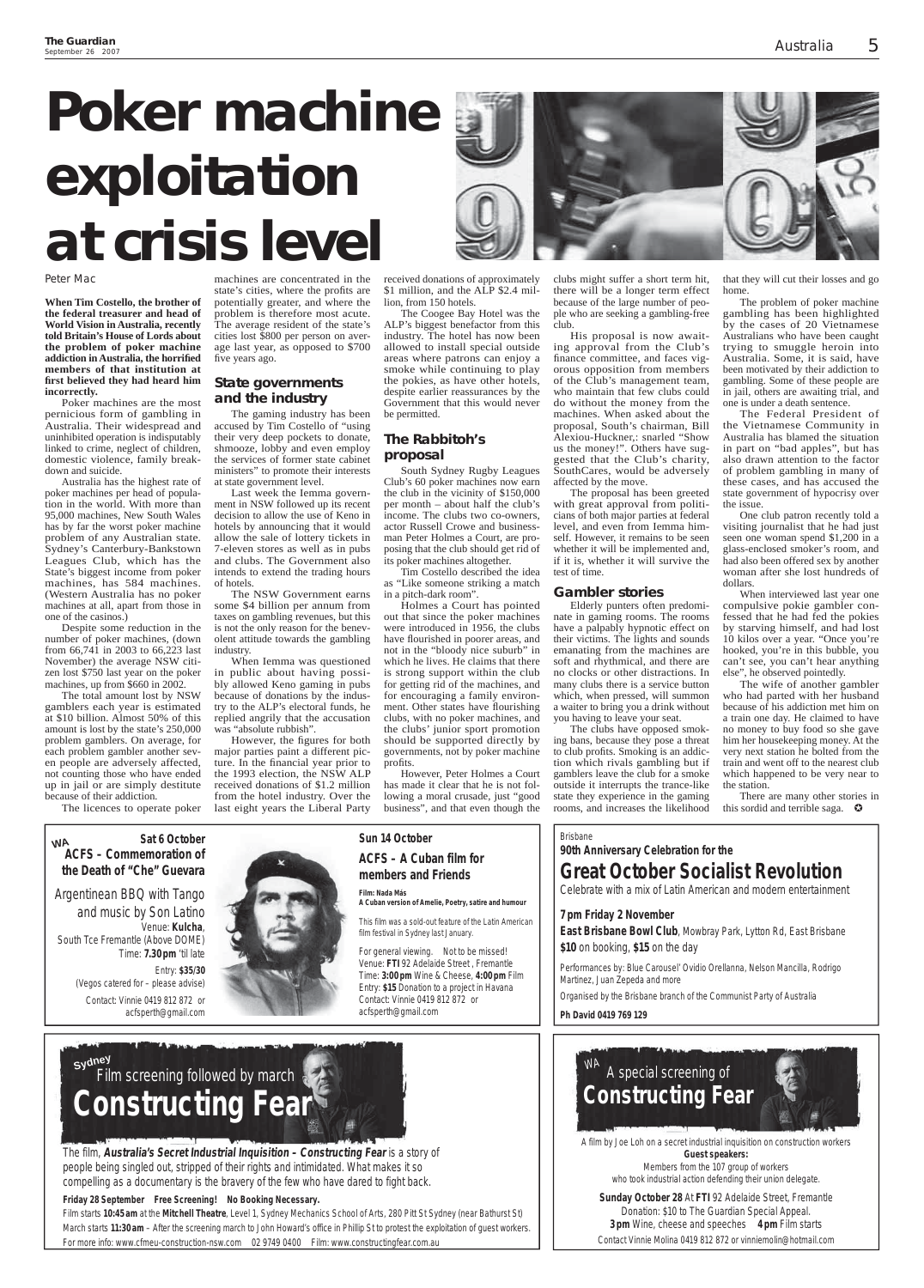**What we found inside the Palestinian camp at ten o'clock on the morning of September 1982 did not quite beggar description, although it would have been easier to re-tell in the cold prose of a medical examination.**

There had been medical examinations before in Lebanon, but rarely on this scale and never overlooked by a regular, supposedly disciplined army. In the panic and hatred of battle, tens of thousands had been killed in this country.

#### **A war crime**

But these people, hundreds of them had been shot down unarmed. This was a mass killing, an incident – how easily we used the word "incident" in Lebanon – that was also an atrocity. It went beyond even what the Israelis would have in other circumstances called a terrorist activity. It was a war crime.

Jenkins and Tveit were so overwhelmed by what we found in Chatila that at first we were unable to register our own shock. Bill Foley of AP [Associated Press] had come with us. All he could say as he walked round was "Jesus Christ" over and over again. We might have accepted evidence of a few murders; even dozens of bodies, killed in the heat of combat.

Bur there were women lying in houses with their skirts torn up to their waists and their legs wide apart, children with their throats cut, rows of young men shot in the back after being lined up at an execution wall.

There were babies – blackened babies because they had been slaughtered more than 24-hours earlier and their small bodies were already in a state of decomposition – tossed into rubbish heaps alongside discarded US army ration tins, Israeli army equipment and empty bottles of whisky.

Where were the murderers, terrorists?

Where were the murderers? Or to use the Israelis' vocabulary, where were the "terrorists"? When we drove down to Chatila, we

had seen the Israelis on the top of the apartments in the Avenue Camille Chamoun but they made no attempt to stop us. In fact, we had first been driven to the Bourj al-Barajneh camp because someone told us that there was a massacre there. All we saw was a Lebanese soldier chasing a car thief down a street. It was only when we were driving back past the entrance to Chatila that Jenkins decided to stop the car. "I don't like this", he said. "Where is everyone? What the f\*\*k is that smell?"

> They must have been sent in here with Israeli permission. They must have been armed by the Israelis. Their handiwork had clearly been watched – closely observed – by the Israelis who were still watching us through their field-glasses.

Just inside the southern entrance to the camp, there used to be a number of singlestory, concrete walled houses. I had conducted many interviews in these hovels in the late 1970's. When we walked across the muddy entrance to Chatila, we found that these buildings had been dynamited to the ground. There were cartridge cases across the main road. I saw several Israeli flare canisters, still attached to their tiny parachutes. Clouds of flies moved across the rubble, raiding parties with a nose for victory.

Down a laneway to our right, no more than 50 yards from the entrance, there lay a pile of corpses. There were more than a dozen of them, young men whose arms and legs had been wrapped around each other in the agony of death. All had been shot point-blank range through the cheek, the bullet tearing away a line of flesh up to the ear and entering the brain. Some had vivid crimson or black scars down the left side of their throats. One had been castrated, his trousers torn open and a settlement of flies throbbing over his torn intestines.

### **Eyes open in death**

The eyes of these young men were all open. The youngest was only 12 or 13 years old. They were dressed in jeans and coloured shirts, the material absurdly tight over their flesh now that their bodies had begun to bloat in the heat. They had not been robbed. On one blackened wrist a Swiss watch recorded the correct time, the second hand still ticking round uselessly, expending the last energies of its dead owner.

On the other side of the main road, up a track through the debris, we found the bodies of five women and several children. The women were middle-aged and their corpses lay draped over a pile of rubble. One lay on her back, her dress torn open and the head of a little girl emerging from behind her. The girl had short dark curly hair, her eyes were staring at us and there was a frown on her face. She was dead.

Every elected official, including Mayor Richard M Daley and state and congressional representatives, will be invited to speak, along with presidential candidates. "We are nonpartisan, but we're not anti-partisan", Davidson said. "We want the program to reflect the range of politics that actually exists on the ground."

Another child lay on the roadway like a discarded doll, her white dress stained with mud and dust. She could have been no more than three years old. The back of her head had been blown away by a bullet fired into her brain. One of the women also held a tiny baby to her body. The bullet that had passed into her breast had killed the baby too. Someone had slit open the woman's stomach, cutting sideways and then upwards, perhaps trying to kill her unborn child. Her eyes were wide open, her dark face frozen in horror.

As we stood there, we heard a shout in Arabic from across the ruins. "They are coming back" a man was screaming, So we ran in fear towards the road. I think, in retrospect, that it was probably anger that stopped us from leaving, for we now waited near the entrance to the camp to glimpse the faces of the men who were responsible for all of this.

> The key to breaking the gridlock in Congress is "for us to break our grid-, Davidson told the *World*. So far



## **How many killings make a massacre?**

only the "militant minority" is involved in organised actions, he said. "We have to find a way to enable the antiwar majority to take action. We have to take away every obstacle to them participating. That's what October 27 is all about."

When does a killing become an outrage? When does an atrocity become a massacre? Or, put another way, how many killings make a massacre? Thirty? A hundred? Three hundred? When is a massacre not a massacre? When the figures are too low? Or when the massacre is carried out by Israel's friends rather than Israel's enemies?

> When people complain about Democrats, he suggested, "Ask them how well their neighbourhood is organised". People's Weekly World  $\Omega$



"No to war!" - a pea

That, I suspected, was what this argument was about. If Syrian troops had crossed into



Israel, surrounded a Kibbutz and allowed their Palestinian allies to slaughter the Jewish inhabitants, no Western news agency would waste its time afterwards arguing about whether or not it should be called a massacre.

But in Beirut, the victims were Palestinians.

The guilty were certainly Christian militiamen – from which particular unit we were still unsure – but the Israelis were also guilty. If the Israelis had not taken part in the killings, they had certainly sent militia into the

# **Remembering Sabra & Shatila**

A large poster at Sabar & Shatila mass grave – 25 peop

#### Robert Fisk

Robert Fisk was one of the first journalists to be present at the scene of the horrific murders in Lebanon, September 17th, 1982. He has published a number of books and currently writes a column for The Independent newspaper. The following is extracted from his book, Pity the Nation.

### Susan Webb

**Last fall [autumn] 800,000 Chicagoans voted to bring our troops home from Iraq, but only 20,000 turned out for demonstrations or other actions, said long-time peace activist and organiser Carl Davidson. The referendum, like numerous polls across the nation, showed a national anti-war majority, "but it has no voice, it has to be organised", he said.**

Now, Chicago's October 27 Mobilisation Committee is working to do just that. The key, said Davidson, the committee's project director, is building new organisations and involving neighbourhoods that aren't organised. For example, he reported recently, "There has been a second meeting of Black churches, community groups and others on the South Side. They are starting with 50 church buses to bring their members to the rallies and back." The broad outreach "will also approach both Orthodox and Black Muslim communities, and should be seen not simply as a Black effort, but as an interfaith network throughout the area", he said. "The question is, what will the unions do?" he said in a phone interview. Union endorsements are important, but the key is what the unions will do to bring out their members, he said. The committee is counting on labour activists

to spur membership involvement.

## **Chicago demonstrations**

The Chicago demonstration on October 27 is one of several regional actions United for Peace and Justice is organising around the country to end the Iraq war, under the heading "Peace is possible."

The core of the Chicago mobilising is focused on the local area, but two peace trains will bring hundreds from St Louis and Detroit, along with scores of busloads from surrounding states including Minnesota, Wisconsin, Indiana and Ohio.

A poll conducted for FOX News – hardly a liberal-biased organisation – indicates that the congressional testimony of General David Petraeus and Ambassador Ryan Crockett did not change American public dissatisfaction with the Iraq war. The September 11-12 FOX News/Opinion Dynamics Poll showed 64 percent think the US should pull all troops out of Iraq either immediately or over the next year.

## **American people not buying**

"The president just had the most credible spokesperson he could have had", a congressional aide told the *People's Weekly World*. "I don't think he got much out of that. The American people aren't buying it."

President Bush's September 13 speech, with the peculiar theme of "return on success," made clearer than ever that he plans to pass the war on to the next administration. The speech drew wide criticism and was seen as unlikely to budge the majority antiwar sentiment. Calling Bush's remarks a "path to 10 more years of war", House Speaker Nancy Pelosi said, "The American people reject the president's 10-year war in Iraq and want a responsible redeployment to end this war". Democrats are pressing a variety of measures. Some call for specific withdrawal timetables or funding restrictions. Their supporters say these measures are long overdue and are the only way to change the dynamics in Congress, compel meaningful action and make Republicans take responsibility for the war. Other measures are less binding or involve partial steps but, their advocates say, can draw sufficient Republican votes to make them veto-proof and

move toward the US exiting Iraq. While the Democrats won control of Congress last fall, their majorities are not veto-proof.. Senate Democrats in particular are grappling with their razor-thin majority, which gives Republicans the power to block progressive legislation of any kind. And overriding a Bush veto requires 67 votes out of 100 members of the Senate.

### **Need more local groups**

Chicago has 120 neighbourhoods, but only 15 have peace and justice groups, Davidson noted. "Even if we organised 40 neighbourhood groups that would be a huge step. That's what gets the politicians' attention. When the anti-war majority is independently organised at the base, then you have popular power. That's what we need."

# **To end Iraq war, people power org**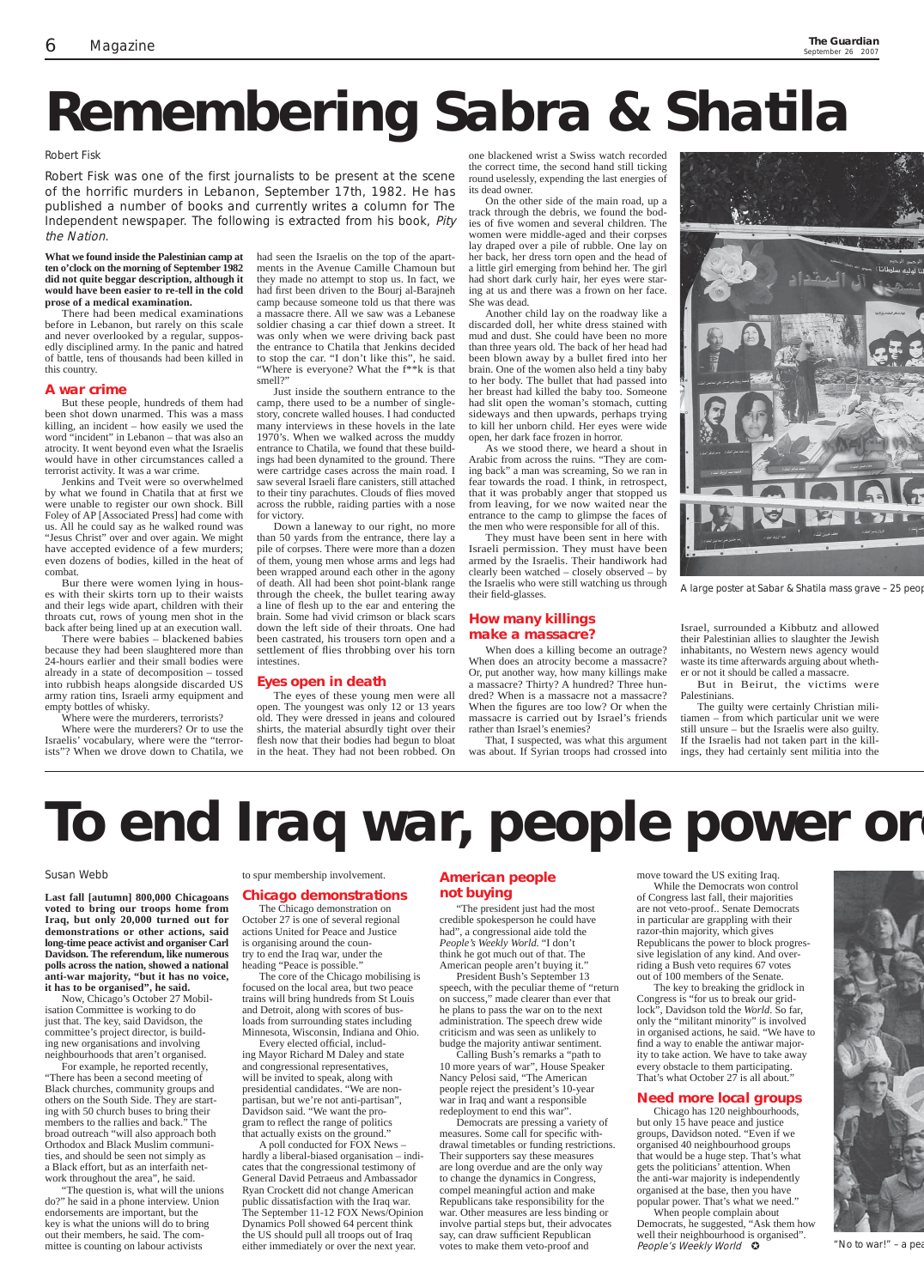

camp. They had trained them, given them uniforms, handed them US army rations and Israeli medical equipment.

Robert Fisk is a columnist for The Independent.  $\bullet$ 

Then they had watched the murderers in the camps, they had given them military assistance – the Israeli airforce had dropped all those flares to help the men who were murdering the inhabitants of Sabra and Chatila – and they had established military liason with the murderers in the camps.

ple all from one single family are remembered.

Mike Whitney

**"The new capitalist gods must love the poor – they are making so many more of them." Bill Bonner, "***The Daily Reckoning***"**

"The truth is that the public – even professionals on Wall Street – have no clue what the real problem is. They know it has something to do with derivatives, but none of them realise that it's more than a \$20 trillion mountain of unfunded, unregulated paper that has just been discovered to not have a market and, therefore, no real value. When the dollar realises the seriousness of the situation – now or sometime soon – the bottom will drop out", said Jim Sinclair, Investment analyst in July.

The *Wall Street Journal (WSJ)* says: "The rising inter-bank lending rates are a proxy of sorts for the increased risk that some banks may go belly up." (Editorial; *WSJ* 9/6/07)

Ironically, the *WSJ* editorial staff which normally defends deregulation and laissez faire economics – is now calling for regulators to make sure they are "on top of the banks they are supposed to be regulating, so we don't get any surprise bank failures that spook the markets and confirm the worst fears being whispered about."

## **Bank uncertainty**

Credit standards have tightened and banks are increasingly reluctant to loan money to each other not knowing who may be sitting on billions of dollars in toxic mortgage-backed debt. It makes no difference that the "underlying economy is sound" as Bernanke likes to say. When banks hesitate to loan money to each other; it shows that there is real uncertainty about the solvency of the other banks. That slows down normal commerce and the gears on the economic machine begin to rust in place.

The financial distress of many homeowners and the complete breakdown in loanorigination (due to the growing credit crunch) ensures that the housing market will crashland sometime in late 2008 or early 2009. The banks are expected to write-off a considerable portion of their debt at the end of the 3rd quarter rather than keep the losses on their books. This will further hasten the decline in housing prices.

The woes of the banks have been exacerbated by the flight of investors from money market funds, many of which are backed by Mortgage-backed Securities. Wary investors are running for the safety of US Treasury [bonds] even though yields have declined at a record pace. This is causing problems in the Commercial Paper market as well as for the lesser-know State Investment Volumes and "conduits". These abstruse-sounding investment vehicles are the essential plumbing that maintains normalcy in the markets. Commercial paper is a \$2.2 trillion market. When it shrinks by more than \$200 billion – as it has in the last 3 weeks – the effects can be felt through the entire system.

The credit crunch has spread across the whole gamut of commercial paper and lowgrade debt. Banks are hoarding cash and refusing loans to even credit-worthy applicants. The collapse in sub-prime loans (that is loans to customers who have little to pay back the interest, let alone the original loan) is just part of the story.

## **Unconventional loans**

More than 50% of all mortgages in the last



two years have been unconventional loans – no down payment, no verification of income, interest-only repayments.

Even more worrisome, the large investment banks have myriad "off-book" operations which are in distress. This has forced the banks to circle the wagons and reduce their issuance of loans which is accelerating the downturn in housing.

"The greatest expansion of speculative finance in history". That says it all.

The investment banks are also facing enormous potential losses from liabilities that "operate off their balance sheets".

Citigroup could be holding the bag for \$21 billion in outstanding debt? Or, perhaps, their entire \$100 billion is red ink; who knows?

Does this mean that the other large banks are involved in the same type of "hide-n-seek" strategies? Sounds a lot like Enron's "off-thebooks" shenanigans, doesn't it?

> "Improved access to credit for consumers, and especially these more-recent developments, has had significant benefits.



## **How did we get into this mess?**

More than 20 years of dogged lobbying from the financial industry paid off with the repeal of the Glass-Steagall Act which was passed by Congress following the 1929 stock market crash. The bill was written to limit the conflicts of interest when commercial banks are permitted to underwrite stocks or bonds.

> Greenspan's own words show that he played a central role in our impending disaster. The problems began at the Federal Reserve and that's where the responsibility lies.  $\bullet$

In August 1987, Alan Greenspan – formerly a director of JP Morgan and a proponent of banking deregulation – became chairman of the Federal Reserve Board.

'In 1990, JP Morgan became the first bank to receive permission from the Federal Reserve to underwrite securities, so long as its underwriting business does not exceed the 10 percent limit. In December 1996, with the support of Chairman Alan Greenspan, the Federal Reserve Board issued a precedent-shattering decision permitting bank holding companies to own investment bank affiliates with up to 25 percent of their business in underwritten securities (up from 10 percent).

Sounds like a good thing, doesn't it? This protects the overall financial system as well as the individual depositor. Unfortunately, the banks found a way to circumvent the rules for minimum reserves by "securitising" pools of mortgages rather than holding individual mortgages. (which called for more reserves) This provided lavish origination and distribution fees for banks, but shifted much of the risk of default to Wall Street investors. Now, the banks are saddled with roughly \$300 billion in mortgage-backed debt that no one wants and it is uncertain whether they have sufficient reserves to cover their losses.

Banks now behave more like securities firms, more likely to mark down the value of assets when market prices fall – even to distressed levels – rather than sitting on bad loans for a decade and pretending they'll be paid back.

The downside of this is that once the banks write off these toxic loans; the hedge funds, insurance companies and pension funds will be forced to do the same – dumping boatloads of this bond-sludge on the market driving down prices and triggering a panic.

Regrettably, the Fed Reserve cannot hope to remove a half-trillion of bad debt from the balance sheets of the banks or forestall the collapse of related financial institutions and funds which are loaded with these "unmarketable" time-bombs. We can then expect the stock market to fall sharply and the housing recession to turn into a full-blown economic crisis.

## **Who is to blame?**

So, who's to blame? The finger-pointing

has already begun and more and more people are beginning to see how this massive economy-busting equity bubble originated at the Federal Reserve – it is the logical corollary of former Fed-chief Alan Greenspan's "easy money" policies.

Greenspan presided over the greatest expansion of speculative finance in history with the notional value of derivatives surpassing an unfathomable \$220 trillion.

On Greenspan's 18-year watch, the assets of US government-sponsored enterprises ballooned by 830%, from \$346 billion to \$2.872 trillion.

But no one makes the case against Greenspan better than Greenspan himself. Here are some of his comments at the Federal Reserve System's Fourth Annual Community Affairs Research Conference on April 8, 2005.

They show that Greenspan "rubber stamped" every one of the policies which have since spread through the entire US economy.

## **Greenspan championed sub-prime loans**

"Innovation has brought about a multitude of new products, such as sub-prime loans and niche credit programs for immigrants. Such developments are representative of the market responses that have driven the financial services industry throughout the history of our country. With these advances in technology, lenders have taken advantage of credit-scoring models and other techniques for efficiently extending credit to a broader spectrum of consumers", said Greenspan.

 "Where once more-marginal applicants would simply have been denied credit, lenders are now able to quite efficiently judge the risk posed by individual applicants and to price that risk appropriately.

"These improvements have led to the rapid growth in sub-prime mortgage lending, fostering constructive innovation that is both responsive to market demand and beneficial to consumers."

"Unquestionably, credit availability to virtually all income classes has vastly increased. Access to credit has enabled families to purchase homes, deal with emergencies, and obtain goods and services. Home ownership is at a record high, and the number of home mortgage loans to low- and moderate-income and minority families has risen rapidly over the past five years. Credit cards and instalment loans are also available to the vast majority, including those of limited means. Without these policies, it would have been impossible for lower-income consumers to have the degree of access to credit markets that they now have.

# **Are the banks in trouble?**

# **ganises**

ace action in the US city of Cincinnati.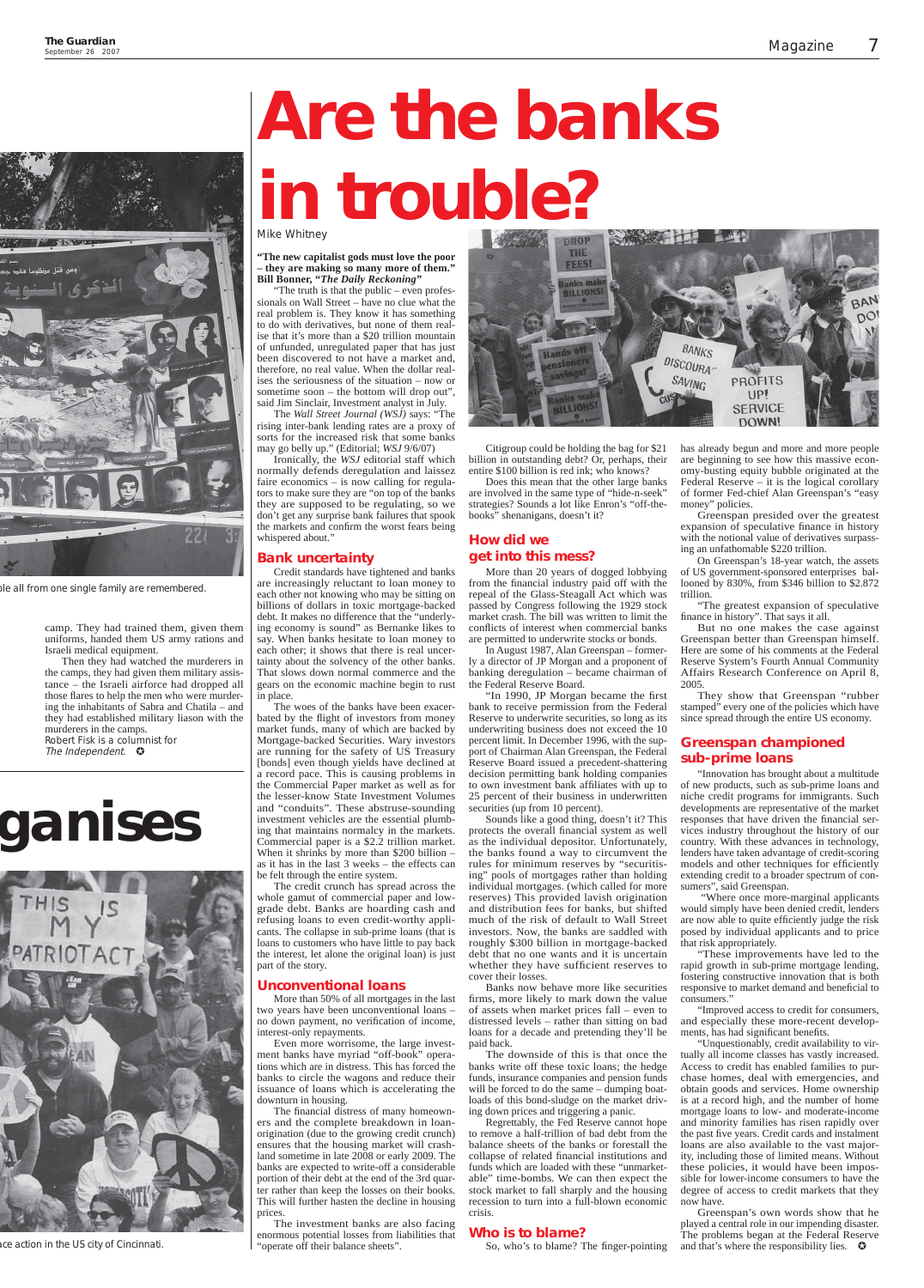**The Communist Party of Greece scored a signifi cant increase of its vote in the Greek parliamentary elections held on Sunday, September 16. The Party's vote increased from 5.9%, in the 2004 elections to 8.2% – an increase of 38%. The Communist Party of Greece (KKE) was the only party that registered an increase of votes and now has 22 members of Parliament from the 12 seats it held previously.**

The ruling conservative party of New Democracy saw its vote dropped from 45.4% to 41.8% and elected 152 deputies, from the total of 300, thus achieving a very slim majority. In the previous parliament New Democracy had 165 deputies. The social-democratic PASOK, even though in opposition, scored poorly and lost 2.5 percentage points of its previous vote. It registered 38.1% and elected 102 deputies down from 117 it held previously.

The Coalition of Radical Left, which had an electoral alliance with the small party Democratic Social Movement, scored 5% of the votes, which is almost the sum total of the percentages won by the two parties in the previous elections. It elected 14 deputies.

These elections also saw the entry into parliament of the extreme right wing party of Popular Orthodox Rally, which managed to score 3.8% of the vote and elect 10 deputies.

An important aspect of these elections was the fact that the combined vote of the two major parties of the capitalist establishment, which alternate in government, fell below 80% for the first time in the last 20 years, weakening to a certain degree, the two party system and strengthening the real opposition to the anti people policies pursued by both parties, that of the Communist Party.

A statement issued by the Central Committee of the KKE pointed out that "the electoral increase of the KKE is the biggest recorded since 1993. Combined with the losses suffered by New Democracy and PASOK, it constitutes a contribution to the great cause for the rise of the labour and the peoples movements in the fight against the centre-right and centre-left scenarios.

"The increase of the electoral strength of the KKE", continues the statement, "contains significant dynamics, by achieving high percentages among the working people and young people, specifically among those working in the private sector, the unemployed, the self employed and the poor farmers in rural areas".

> We are confident that the members of the KPRF will fulfill these historic tasks with honour and success.

The statement of the KKE calls upon all communists to give all their efforts and in co-operation with the radical forces of society, which are strengthened, to organise the peoples struggles "to repulse the anti-people measures that are going to be pushed forward by New Democracy".

More than 3,800 technicians have been already trained in the country. In one province around 600 people are taking intensive 4-month courses to learn about the use of Linux and replace the Windows system.

The statement calls upon the working class, the youth and the broader peoples masses to be in the forefront of the struggles for the defence of people's rights and "against monopolies and imperialist policies with the perspective of people's power and economy".



# **Greek elections** Significant Communist gains

# **Russian Party getting ready for Duma elections**

**A special Congress of the Communist Party of the Russian Federation took place over the weekend of September 22-23. A message of greeting to the Congress was sent by the CPA:**

It is with great pleasure that we send fraternal greetings to the 12th (Extraordinary) Congress of your Party. We wish you all success in determining the policies that meet with the widespread needs of the working people, farmers and other social strata which are also opposed to the criminal oligarchs that have seized control of the enterprises, resources, banks, transportation and other institutions. These are the rightful socialist property and belong to all the people of the Russian Federation.

We look forward to an advance in the votes of the KPRF in the coming

Duma elections which would accord with the current trends towards the left forces in recent elections in a number of countries.

We applaud the fact that the KPRF's list of candidates includes both party members and numerous supporters who are not members of the KPRF and comprise representatives of every social stratum in Russia.

But the SADC countries decided that an American military base would not bring any good tidings as it could either lead to accelerated exploitation of natural resources or destabilisation of the region. It remains to be seen whether Mozambique will fall for Bush's tricks. Isdore Guvamombe writes for The Herald (Zimbabwe)  $\odot$ 

> In this ninetieth anniversary year of the Great October Socialist Revolution, with imperialism waging wars of conquest, either directly or by proxy, in many parts of the globe, the people of the world are looking to the heirs of the immortal Lenin to play a significant part in the urgent task of safeguarding civilization on Planet Earth, both from nuclear weapons and from the consequences of climate change.

**Long Live the October Revolution! Long live the KPRF!** 

> **Peter Symon General Secretary On behalf of the Central Committee Communist Party of Australia.**

# **Cuba opts for Linux, breaks with Microsoft**

**Cuban authorities are seriously preparing to quit the Windows operating system and use the GNU/ Linux free software instead, thus avoiding any sanctions for using the Windows computer system.**

It's a measure aimed at breaking the dependence on programs that are under the control of a US owner. It also anticipates claims by the owners of Windows for the use of this system in Cuba, which cannot be paid because of the US commercial embargo, among other reasons.

That is why the Cuban authorities have decided to train their specialists in Linux.

Cuba established its own Computer Club for the Young; an idea that was promoted by Cuban president Fidel Castro.

Linux came out as a free alternative to the Windows program

created by Bill Gates' company. It provides users with the freedom to access its source codes and to modify them, thus enhancing the privacy of information. And it's all totally free of charge.

The software was created in 1991 by a Finnish student called Linus Torvalds. Among other advantages, it allows compatibility with the equipment we have in the country and is immune to the majority of computer viruses.

From CubaNow  $\odot$ 

Isdore Guvamombe

**The Southern African Development Community (SADC) has taken a stand against US plans to establish a permanent military presence in the region, after having been already snubbed by North and West Africa.**

The SADC is an intergovernmental organisation which furthers socio-economic cooperation and integration as well as political and security cooperation among 15 southern African countries and includes South Africa, Mozambique, Zimbabwe, Namibia and Angola.

American foreign policy has attracted the retaliatory attacks the Americans call "terrorism" following its efforts to effect illegal regime change in over 50 countries in addition to invading 35 others in 56 years.

It is for this reason the SADC countries have decided to block US attempts to establish a base for the American African Force, (Africom) to be permanently resident in Africa.

The American African Force is a new unified combatant command of the US Department of Defense to be operational by September 2008. Former Defense Secretary Donald Rumsfeld formed a planning team in 2006.

The South African defence minister Mosiuoa Lekota said "There is a certain sense in the countries of our region (SADC) that if there was to be an influx of armed forces into one or the other of our countries, that might affect the relations between the sister countries, and not encourage an atmosphere of security.

"At the interstate defence and security committee meeting held in Dar es Salaam [in Tanzania], SADC defence and security ministers took a position and recommended that sister countries of the region should not agree to host Africom [and] in particular, to host US armed forces."

It is reported that when US Secretary of State, Condoleezza Rice hosted Mozambican President Amando Guebuza in mid-July, she dangled the carrot of humanitarian aid to try to entice Mozambique to accede to militarisation of the region. Washington released US\$500 million, as humanitarian aid to entice Mozambique.

Mozambique is strategic in that it has a vast coastal area, an ideal play ground for US marines and warships, and has huge untapped natural resources, which can be used to the advantage of the Americans.

# **Southern Africa says "No" to US military bases in region**

# **Message of congratulations**

**In a message of congratulations to the Central Committee of the Communist Party of Greece Peter Symon, General Secretary of the Communist Party of Australia, said:**

It is with great pleasure that we have received news of the successes of the CPG in last Sunday's general elections. The increased vote won by Party candidates, particularly among the young people and the working class, is the promise that the standing of the CPG will further increase in the future. We recognise that this is a consequence of the many years of hard, consistent struggle during which your Party has not wavered from its militant but sophisticated line in the many struggles in which the Party is involved.

The decline in the votes going to the two major Parties is also significant in that it shows a weakening of the two-Party system so beloved by the bourgeoisie in Greece and in a number of other countries such as Australia. The continued support for these two arms of bourgeois power have to be overcome by the struggles of your Party, the trade unions and the mass movements as well as the work of your and other progressive deputies in Parliament.

In this year in which we celebrate the 90th anniversary of the Great October Socialist Revolution, the advances made by your Party and the world-wide struggles of the workers, farmers, intellectuals, communists and progressives, all indicate that the revolutionary movement for social change in the 21st century is going to grow stronger and stronger in the years ahead.

With warmest communist greetings.

**Peter Symon General Secretary Communist Party of Australia**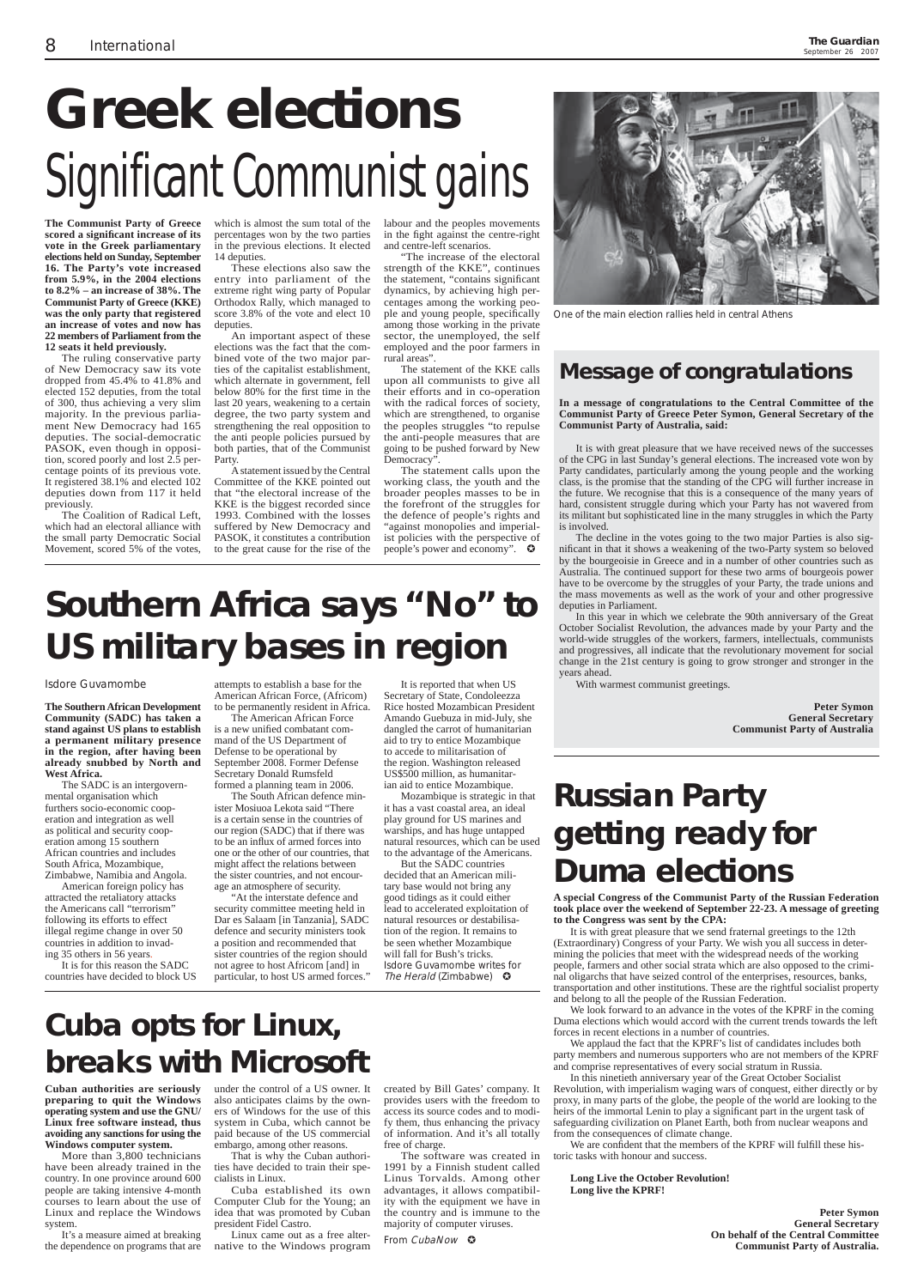#### Dan Margolis

**After his conservative Liberal Democratic Party (LDP) suffered a crushing defeat in elections to Parliament's upper house in late July, and after vowing to tough it out, Japanese Prime Minster Shinzo Abe stunned the nation on September 12 by abruptly announcing his resignation.**

While the opposition parties had been calling for Abe to quit, his unprecedented way of doing so – never in the history of Japan has a premier resigned the same day that parliamentary questioning was to begin – has drawn severe criticism.

The day before, Abe had spoken at the opening of the new session of the Diet, Japan's Parliament, laying out his policies for the coming year. His resignation therefore came as a complete surprise.

*Akahata*, the daily newspaper of the Japanese Communist Party, said the JCP and other opposition parties "severely criticised Abe's irresponsible manner, and the ruling parties were shocked".

Trouble getting the Diet to re-authorise an "Anti-Terrorism Special Measures Law" was one of the main reasons Abe gave for stepping down. While Japan's "peace constitution" relegates its military to the role of defending Japan from invasion, the special measures law allows the Maritime Self-Defence Force to assist the US military in Afghanistan.

Abe's right-wing LDP has been pushing to alter or remove the Japanese constitution's Article 9, which prohibits Japan from engaging in foreign wars.

While the special measures law is not set to expire until November 1, the Bush administration leaned heavily on Abe to make sure the law was re-authorised by the Diet sooner rather than later. The July elections, which reduced the LDP in the Diet's House of Councillors to a minority party, put the re-authorisation in jeopardy.

> In the meantime, the four main opposition parties – the JCP as well as the Democratic, Social Democratic and New People's Parties – have agreed to work together on points of unity, including measures to combat corruption. [Mr Fukuda was elected LDP leader on Sunday 23 September] People's Weekly  $\circledcirc$

On September 9, Abe announced he would stake his premiership on pushing the opposition parties to extend the special measures law. He made the statement during a press conference in Australia after meeting with President Bush.

"While holding onto his post in defiance of the severe public criticism delivered in the House of Councillors election", said Shii Kazuo, JCP Chair and member of the Diet, shortly afterwards, "the prime minister now says he will resign if he cannot fulfill the promise with the US". He added that Abe's policy of attaching more importance to serving the Bush administration than serving the Japanese public was a good reason for the public to force Abe to resign.

In the September 13 issue of *Akahata,* Shii was quoted as saying that the resignation showed that the policy of the LDP and its partner, the New Komei Party, was "on the verge of collapse". Part of this policy, said an *Akahata* editorial, was the economic "growth strategy benefiting large corporations, ignoring the increasing poverty and social gaps".

> **VENEZUELA:** In Venezuela, a two-million-worker labour federation, beset since its foundation with conflict over labour autonomy versus ties to President Hugo Chavez's government, recently called upon its members to join Chavez's new United Socialist Party of Venezuela (PSUV). Until now, internal divisions had kept the National Workers Union (UNT) on the periphery of change, to the point where Chavez hesitated to assign unions and workers – only 20 percent of them unionised – a leading role in building socialism. UNT leaders, still jealously defending labour's independent role, dismissed charges that their new stance toward Chavez's party was contradictory. Both the unions and the new party "are part of the same fight towards socialism", said one of them.

Corruption also played a role in bringing about the prime minister's downfall. In the past 11 months, five members of Abe's cabinet were forced to resign because of scandals.

Now the LDP will have to select a new leader who will automatically become prime minister, because the LDP dominates the Diet's lower house. The fight is between Taro Aso, the current party leader, and Yasuo Fukuda, who according to opinion polls would have an overwhelming majority of LDP votes.

Fukuda is seen as dovish. For example, he criticised the former prime minister, Junichiro Koizumi, for his visits to the Yasukuni shrine honouring Japan's World War II military leaders, including prominent war criminals. However, Fukuda's positions on revising the constitution and relations with the US "war on terror" are not yet known.

> **INDIA:** Left parties in India united on September 4 to hold large demonstrations in Chennai and Kolkata, major ports on the Bay of Bengal. They were protesting against Indian participation in US-led naval and air exercises that party leaders view as signalling subservience to US foreign policy, especially when coupled with the proposed Indian-US nuclear treaty. Involved in the manoeuvres were 26 ships – aircraft carriers, missile frigates and destroyers – from Japan, Singapore, Australia and the United States. The protesters were targeting the ruling United Progressive Alliance, led by India's Congress Party, who they condemned for sacrificing India's sovereignty. Bangladesh's Communist Party followed suit on September 8 with a statement expressing concerns over the exercises.

> **SOUTH AFRICA:** On September 12, the Congress of South African Trade Unions (COSATU) rejected nominees for the South African Broadcasting Corporation's board of directors proposed by Parliament, where the African National Congress (ANC) commands a strong majority. Criticising the nominations for their pro-business bias, COSATU spokesperson Patrick Craven called for a "working-class perspective on the news". The action reflects more general COSATU concerns about the ANC's leadership. Following an upcoming central committee meeting, the federation will be naming its preferences for ANC leadership to be chosen in December. At a September 11 press conference, COSATU's General-Secretary, Zwelinzima Vavi, explained: "We have a class interest in who becomes that leadership; we will no longer leave things to chance".

Thin took a direct flight on American Airlines from Miami to La Paz. She had to get 500 .45 rounds through the screeners in Miami. Were the metal detectors not working? Or did she have the cooperation of US security services? One would think that a security breach this big, at a major American airport, would draw the attention of CNN, AP, *Time*, the *Miami Herald* or *The New York Times* if not Fox News. How and why did the US Embassy in La Paz engage Thin to deliver ammunition for "target practice"? Had she done it before? What does she do when she's not delivering ammunition? Did she have any other purpose in going to La Paz? Any serious, independent investigative reporter would be all over this story. But sadly, none in the US corporate media are pressing US authorities for answers. In all likelihood, the 500 rounds of ammunition were meant for opponents of Evo Morales, the popular socialist-oriented president of Bolivia. We know from the past that US covert operations against Cuba, Chile, Nicaragua and Venezuela were conducted

Orlando Bosch is a free man in Miami despite a Justice Department report characterising him as a terrorist and recommending that he not be granted the complete pardon the first President Bush gave him.

**BRITAIN:** Addressing the annual conference of the British Trades Union Congress (TUC) on September 10, Prime Minister Gordon Brown called upon public sector workers to accept "pay discipline" to fight inflation. In response, Mark Serwotka, head of the Public and Commercial Services Union, declared that workers "are not the cause of inflation; they are the victims", and cited a union study that assigns blame to the rising costs of housing and oil. Denouncing the government's privatisation practices and its use of contract workers, Serwotka urged a union fightback, proclaiming: "Unity is strength – stand together and we can win". The TUC conference unanimously backed a strike plan presented by civil service workers, and TUC General Secretary Brendan Barber announced the formation of a preparatory strike committee.

Luis Posada is also completely free in Miami because of the clearly deliberate criminal incompetene of Justice Department attorneys and the refusal of the Department of Homeland Security to declare Posada a terrorist. Oliver North, who ran a terrorist network against the first Nicaragua Sandinista government, enjoys near-celebrity status as a Fox News TV personality. Like Posada, Bosch and North, Thin seems to have joined a long line of US and US-backed terrorists who seek to assassinate, overthrow or destabilise governments and movements distasteful to the US government. Since they are "our terrorists" the media dutifully remain silent. Greg Godels and Walter Tillow are active in the Cuba solidarity movement.  $\bullet$ 



# **When a terrorist is "our" terrorist**

Greg Godels & Walter Tillow

**Recently, a 20-year-old American, Din Dona Thin, took an American Airlines flight from Miami to La Paz, Bolivia. She declared to Bolivian customs offi cials that she was bringing "cheese" into the country, but a search of her luggage turned up fi ve boxes of ammunition, each box containing 100 .45-calibre bullets.**

Waiting to meet Ms Thin at the airport was Zanabria Campbell, a woman who identified herself as the wife of Colonel James Campbell. Campbell, it turns out, is chief of security for the US Embassy in La Paz. Exposed as a deception, the "cheese" story was cast aside for another explanation: Thin was transporting the ammunition for Colonel Campbell to use for "target practice". Since Bolivian authorities were not gullible enough to swallow this far-fetched method of supplying the US Embassy's Marine Guard, the incident at the airport forced the US ambassador to get involved. Philip Goldberg, US Ambassador to Bolivia, stuck to the story that the ammunition was smuggled at Colonel Campbell's initiative but, the ambassador stressed, Thin didn't know what she was doing, and it was all an "innocent and administrative mistake". The incident was big news in Latin America. But, except for a short five-paragraph Associated Press story, little has appeared in the US media.

One could readily imagine what would happen if a young Bolivian college graduate tried to clear Customs at Miami International Airport with 500 rounds of ammunition which she declared to be "cheese".

But the big question is why the incident in La Paz has been ignored by the US media.

in this fashion. The fact that US Embassy personnel were at the airport when Thin arrived indicates that they were there to serve as a cover should she be – as she was – exposed.

Because the US government wants to see the Bolivian government of Evo Morales fall, the US corporate media remains silently complicit in the apparent terroristrelated activities of Thin and the embassy in La Paz.



# **Facing scandals, Japan's PM resigns**

Abe bows out.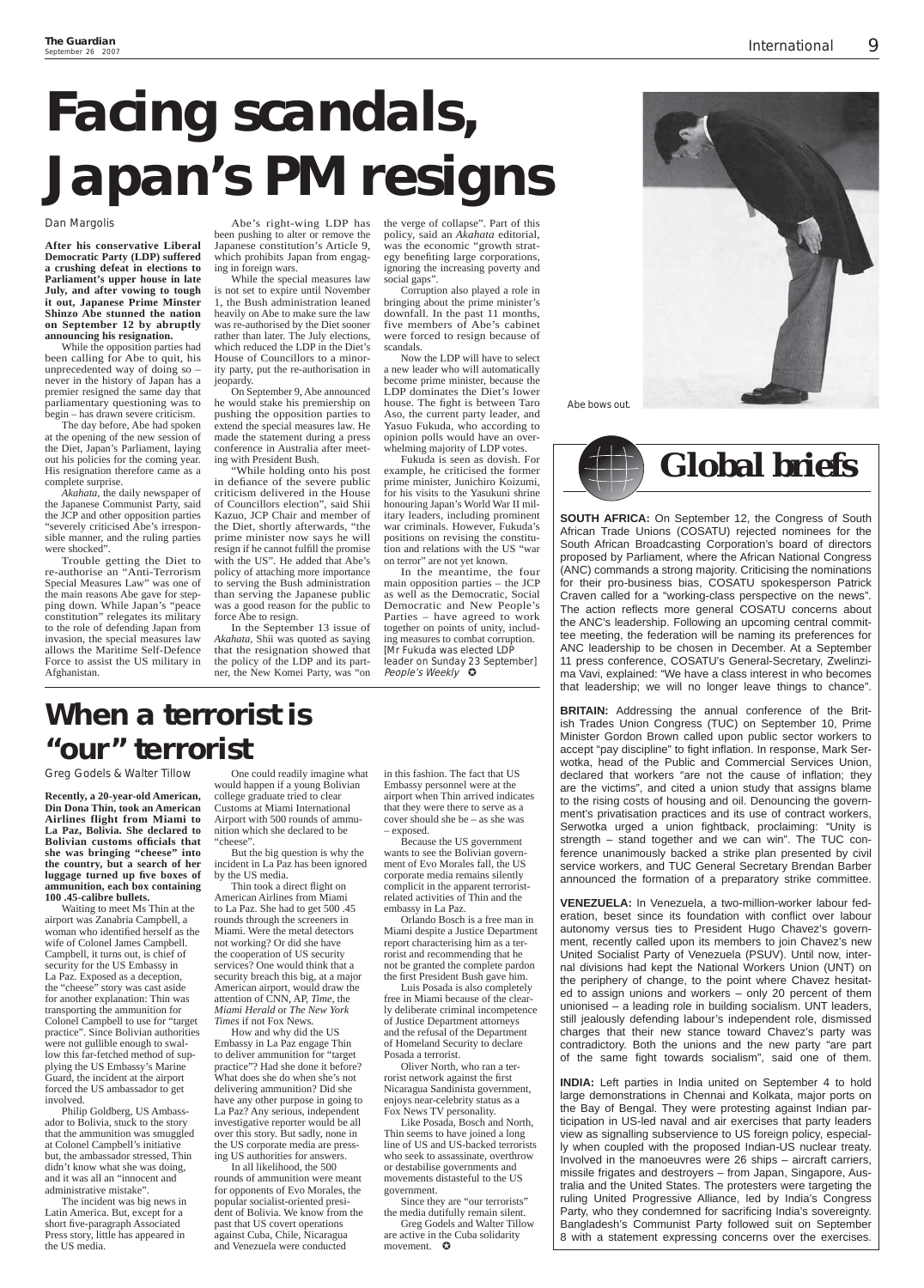## **Re "China is now Australia's main trading partner"**

**I have been following the reporting of the APEC Conference in Sydney by many sectors of the media including,** *The Australian Financial Review (AFR), The Chasers War on Everything* **[ABC Television program] (including the visit to the Chinese consulate in Sydney to discuss human rights),** *The West Australian* **and CPA** *Guardian.*

The corporate media was almost solid in their portrayal of the nonbinding nature of much that was discussed at the conference itself, the important business deals signed off at the side meetings and the expensive farce that was the conference security.

How ironic that Comrade Symon chose to quote from the *AFR* in regard to the economic, financial, security and geo-political benefits that would be had from aligning ourselves more closely with the Chinese government than with that of the United States.

They are however, both imperialistic, capitalistic, lacking in democratic institutions and in regard to the former would also be hegemonic if given the right conditions and opportunities.

The *AFR* regularly publishes

In answer to the question about those on the left who would join the corporate media in portraying China as going back to capitalism, China has become a player amongst the imperialist powers and the Western capitalists see profitable opportunities to expand markets into China to flog their various capitalist wares

criticisms of the union movement, the Greens Party and is unrelenting in its criticism of anything that looks or smells like socialism including the progressive socialist governments of Cuba and Venezuela – the latter not quite socialist yet.

The *AFR* is effusive in its praise of China and its President Hu Jintao as they are after markets and prof $its - buying significant quantities$ of our mineral resources to be processed into manufactured goods, emitting copious quantities of waste into the environment in a mostly unregulated fashion, using mostly cheap and non-union labour and then selling the finished products back to Australia.

Many Australians are concerned about the large amount of natural resources that is being sold off in the short term for the benefit of the few rich members of the capitalist classes who facilitate this exploitation of labour, the environment and of the natural resources to be found there (and here).

> This signifies that the means of production need to be nationalised, collectivised and in the words of the Hungarian socialist writer Istvan Meszaros, in his canonical book, "Beyond Capital", be put in the hands of the associated producers.

Tellingly, President Hu Jintao had no problem dealing with either the PM John Howard or ALP leader Kevin Rudd, various business leaders and had little to say about the Howard government's appalling treatment of Aboriginal Australians which amounts to an attempt to kill off the last shards of their culture and identity by saying they should embrace individualism as the solution to their problems.

to the expanding apolitical/depoliticised bourgeoisie in China.

Australians and concerned citizens around the world need to concern themselves with the short term consequences to unemployment and the balance of trade and the long term consequences of committing so much of our mineral wealth to be exported (and then leaving so little for ourselves and for us to manufacture goods here, the depletion of our non-renewable energy reserves and its cost to domestic users and finally the impact of the pollution caused by the massive amounts of processing required of these raw materials. (Have I mentioned Chinese and Russian deals for the acquisition of our uranium or did Comrade Symon?).

They trash trains, spray graffiti "tags" over every blank surface they can find (including historic

Now is the time for all Australians to take a more holistic view of all man's activities which go against nature and to seize the message from that displayed on large white and blue billboards across the Cuban countryside, "Consume only what is necessary".

They are actively *taught* that the role and purpose of social interaction is nothing more than selfgratification. Is it any wonder they set fire to their schools, slash train seats, or commit other acts of social "defiance"?

We need to lessen our environmental footprint on this planet if we are to survive as a species and not continue to kill off others at the same time.

For they are often acts of defiance and rebellion, ill-formed and unfocussed much of the time, expressing a generalised rejection of the values of the society around them while unable to offer any alternative as yet.

Marx, Lenin, Rosa Luxemburg, Che, Fidel Castro and Hugo Chavez offer us examples of the social and political means to achieve this – as did Australia's Monty Miller.

Hasta la Victoria siempre! **Richard Titelius Ballajura WA**



first and to put others a very poor second. So it is also not surprising that they care little for the hurt they might be causing someone else when they amuse themselves and show off to their equally mindless mates by smashing up a scout hall, wrecking a carefully restored vintage aircraft or throwing stones at a passing car. In January, a silver 1955 De Haviland Dove, that was parked beside the runway at Warnervale Aerodrome on the NSW Central Coast, suffered an estimated \$80,000 damage at the hands of vandals. "In a frenzied attack", said the local paper, "the vandals smashed windows and navigation lights and bent the rudder, wing tips and engine cowlings. Interior seats, radio and navigational equipment were destroyed."

What a sense of achievement for them to contemplate afterwards, eh? The original Vandals were a Teutonic race of people inhabiting northern Germany who in the early centuries AD settled in various parts of Europe. Their reputation for wanton destruction began when, in 455 under Genseric, they captured Rome and plundered the city. They allegedly mutilated or destroyed every work of art they could find there, and gave their name forever more to mindless destruction. When our modern-day vandals find a cause that can give their sense of rebellion a coherent purpose, when they find the way to sort out the truth from the lies and the cant that they are fed now, they will, I am sure, discover the intense pleasure to be derived from remaking the world. **O** 

*The Guardian 74 Buckingham Street Surry Hills NSW 2010*

email: guardian@cpa.org.au

# **Property of the people and the new vandals**

**When the Bolsheviks led the people of Petrograd in storming the Winter Palace to arrest Kerensky's Provisional Government, the revolutionaries who actually carried out that historic task were among the poorest folk in the city: workers, soldiers and sailors.**

Most had never been inside the *grounds* of any of the grand palaces that dotted the countryside of imperial Russia, except perhaps to work as yard-sweepers or the like.

Eureka and Beyond \$12 (p&p \$2.50) Monty Miller's own story, edited by Vic Williams. This is the second printing of this excellent book drawn from Monty Miller's own writings of the Eureka Stockade and his many activities as a militant trade unionist and internationalist.

#### Bush's Secret World \$27.50 (P&P \$2.50) By Eric Laurent

Not unnaturally, when they got inside the Tsar's grand Winter Palace the first thought for many was to pick up anything of value that wasn't nailed down. However, chastised by their fellow revolutionaries ("Property of the people, Comrades") they not only turned out their pockets but turned around and read the riot act to their erring comrades until they too had emptied their pockets.

They were landless, povertystricken and uneducated, but they knew that the cry "Property of the people!" held out the promise of a better world for the poor and oppressed multitudes, and not just of the Russian Empire.

It is a slogan that recognises a fundamental truth: that the wealth *Marxism - A Living Science* \$16.00 (p&p \$5) By Kenneth Cameron K Cameron is an outstanding American Marxist. He covers the origins of Marxism, the class struggle as the dynamics of history, evolution from farming societies, industrial capitalism, communism, women and society, ideas and art and finally, nature and society. An invaluable book to have in your library and to read.

of the world is the creation of the working class and other workers – the peasants and intelligentsia. When the working people take over the factories, palaces and mines they are merely reclaiming their own, no matter what the "factory owners" call it.

Order from **SPA Books**, 74 Buckingham Street, Surry Hills. NSW 2010 Payment by Cheque, Money Order or Credit Card (incl name on card, number & expiry date)

However, in a society where wealth is distributed unevenly, such as it is in capitalism, notions of private property can be very seductive. And those notions remain just as seductive in societies that are endeavouring to *build* a socialist society.

Paradoxically, the more those preparing to build a socialist society are successful at a material level – the more they improve the living conditions of the people – then the greater the danger of petty bourgeois notions gaining ground. Individualism replaces the ideals of collectivism, and "I'm all right, Jack" becomes the slogan for more and more people.

Building a new society involves not just material things but also a change in the way people think, in their priorities and their choices. But when goods that people want are in short supply, the unscrupulous and immoral (those who continue to think in the old way, the way of capitalist society) can prosper by developing a black market, a "victimless" crime that actually undermines the very basis of a free

democratic *socialist* society. Capitalism, by its deliberate policy of emphasizing *private* ownership and downplaying and actively denigrating notions of *public* ownership and public responsibility, has only itself to blame if heedless youth treat public property with contempt.

Denied an education that would develop their minds socially and culturally, their imaginations have been dulled by a lifetime of nonstop advertisements extolling the virtues of the consumerist lifestyle.

And of course, they are also



Leader of the Russian revolution Lenin, speaks to a gathering in 1918.

sandstone structures), break pieces taught by example to put themselves off statues in parks and smash tombin cemeteries.



# **BOOKSHELF**

Reviewers have said of this book: "In this scrupulously researched book based on a wealth of documents, the current President of the United States comes across as nothing other than a man under the influence" (France Soir) and, "Only Christians have their place in paradise, explained George W to his own mother. If it is populated by people like him, then after reading this book one would rather go to hell (Le Canard Enchainé) and "Bush relies on fanatical ideologues, fundamentalist Christians, shady businessmen and right-wing extremists to a degree that will surprise even the most hardened observer.

#### *Cuba beyond our dreams* \$20 (p&p \$5) By Silvia Martinez Puentes

This is the most comprehensive coverage of the Cuban revolution to be published. It covers all the main issues that people want to know – the story of the revolution, the economy, the unity of society, scientists, employment in Cuba, international solidarity, health, education, sport, human rights and much more.

# **DVDs all at \$10 including postage:**

*The Power of Community (How Cuba beat Peak oil) Mountain of light (Cuban medical brigades abroad)*

*The Untold story of Fidel Castro*

*New evidence on September 11 and the truth about the Iraq war*

*Hugo Chavez and the new Latin America*

*We are the ILWU* (About the American Longshoremen's Union)

*The Motor Cycle Diaries* (Che's early journeys in Latin America)

*Terrorism made in the US (Posada Carriles)*

#### *The Road to Guantanamo*

*Wal Mart* (Behind the glitz of this huge department store)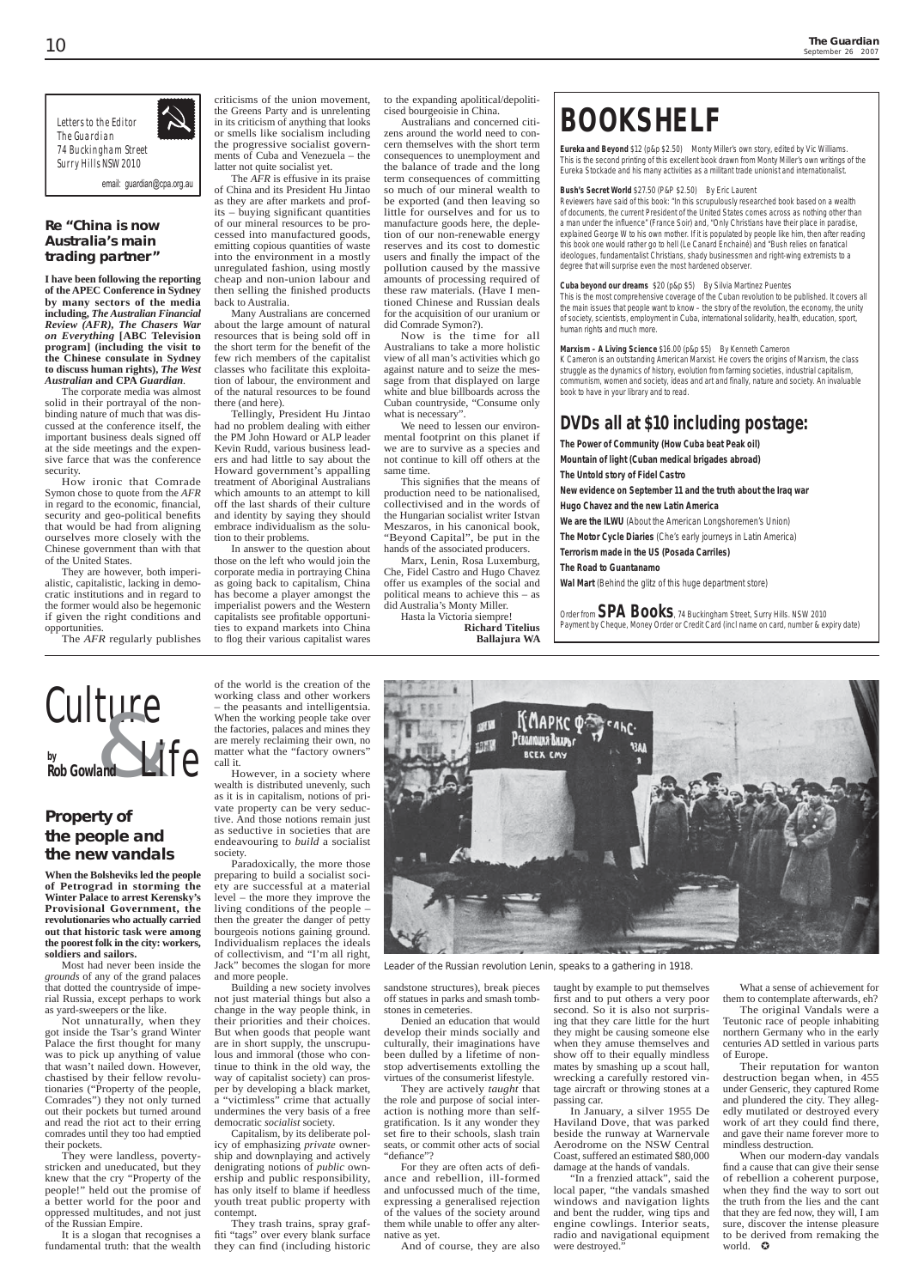**Sun 30 Sept – Sat 6 Oct**

I have not seen *Unearthing The Lost Kingdom Of Aratta*, screening in the *Lost Worlds* timeslot **(SBS 7.30pm Sunday)**, but if you are of an archeological turn of mind it should prove of interest.

This week the subject of *The Pursuit Of Excellence* **(ABC 8.00pm Tuesday)** is hair, in the form of the so-called Hair Olympics. Hair dressers (sorry, *stylists*) from all over the civilised world compete to "adorn stunning models in killer heels" with "vivid sculptures of hair, from peacock blue to flaming red".

In southeastern Iran, a sudden change in the course of the Halil Roud River recently revealed traces of a previously unknown 5000 year-old civilisation on the Iranian Plateau.

Excavations have unearthed the remains of the walls of a city covering a hundred hectares. The international team leader, Professor Yousef Madjizadeh, is now convinced that he is unearthing the mythical Sumerian kingdom of Aratta.

The program notes sent out<br>to the media by SBS for this week's *Cutting Edge* program were remarkably short: barely two paragraphs. They noted in passing that they had been written from production notes since no preview copy of the program was available.

Why hair models have to totter about on five-inch stillettos is beyond me, but what do I know? This competition involves not just stylists and models, but also *coaches and trainers*.

This nonsensical trivia would not be of much interest to *Guardian*  readers, I assume, except for one thing: the contest they are filming is in Moscow. The former centre of revolution in the world, the centre of world proletarian culture, is now

reduced by capitalism to hosting a hairdressing competition. Given the nature of the event,

The development of "secure" pipelines that direct oil away from China and Russia is a main strategic aim of US military planning. NATO's war against the former Yugoslavia was at least partially to secure a pipeline route from Central Asia and the Middle East that did not cross or even go close to Russian territory.

you will not be surprised I am sure to learn that the favourites are Team USA. Months of preparation with their particular model (not to mention their trainers and coaches) are required to win this, and winning means fame and most imprtantly fortune.

In this week's repeat epi-<br>
Sode of the excellent *Foyle's War* **(ABC 10.25 pm Saturday)**, set in 1940, Detective Chief Superintendent Foyle (Michael Kitchen) encounters upper crust British fascists impatiently awaiting the German invasion to free them from the Red menace.

That's a pity, considering its title: *China vs The US – The Battle for Oil* **(SBS 8.30 pm Tuesday)**. With that subject matter it could be, indeed should be, a program of great interest to us all.

The top US corporations must be getting very anxious about their future status as China's economy storms ahead, leaving imperialists bobbing in its wake and begging for China to throw them a lifebelt.

The US military as well as the government is determined to prevent China's rise to ascendancy over the world economy. They have for decades been developing their control over not just strategic military bases but also strategic resources, chief among which is oil.

This program is about China's quest for sources of oil that are not tied up by the US already. The program notes refer to these states (in Africa, Iran and former Asian Republics of the USSR) as "the rogue states", which I think gives us a fair indication of the program's approach.

**Stuart Rees** Prof. & Students, Centre Peace & Conflict Studies

So do the Notes' designation of

China's search for countries from which to buy oil as "the greatest threat in world geopolitics"!

n this week's repeat epi-

Their leader, Guy Spencer (played by Charles Dance), is an impressive, Mosely-like figure, who is also unscrupulous, manipulative and willing to use anyone to further his own ends.

This is one of the very few TV programs (or films) to recognise that the pro-fascist element in the British aristocracy persisted in their

pro-German stance well into (and in some cases right through) the War. Britain's enemy (by which they meant their class enemy) was "the Bolshevik and the Jew" as Spencer says, not Hitler whom they saw as the hope for the future.

Foyle's assistant, Detective Sergeant Paul Milner (Anthony Howell), a disabled veteran of the British army's botched attempt to stop the Nazi invasion of Norway, is drawn to Spencer's demagogy. A weakness in the episode is that Milner does not discover Spencer's ideological inadequacies, becoming disillusioned with his personality instead.

Nevertheless, it is another thoughtful, densely plotted whodunnit expertly integrated into its wartime setting. The key to the series' success in this is the way its writer Anthony Horowitz has been able to show the way people *thought* at the time.

Created and written with a clever (and convincing) ability to relate the plots to the atmosphere, events and milieu of the War at home, the series was directed by Jeremy Silbertson with understated skill.

In fact, understatement might

almost be a theme of the series: the performances, David Odd's excellent photography and especially Jim Parker's very effective music are all pleasingly understated.

Foyle is played by Michael Kitchen as a shrewd, experienced and *credible* copper. At the beginning of the series he complained to his boss, Asst. Commissioner Sommers (Edward Fox), that he was wasted doing mere police work and wanted to be allowed to take a commission in the army. Fox however wouldn't hear of it.

As compensation, Sommers gave Foyle a woman driver, Sam, from the Auxiliary Transport Corps (the ATS). Sam, as played by the talented Honeysuckle Weeks, is delightfully in period: rosy cheeked, frank, inquisitive, not at all overawed by her new boss – the very picture of the young '40s woman given the opportunity by the War to step out of her designated domestic role (in Sam's case, a village vicarage).

Best of all about *Foyle's War* is that the plots are intelligent rather than merely ingenious, the supporting characters are interesting and the supporting *cast* is excellent.

**October 12**

**"University Futures. Triumph of the Market?" Carolyn Allport**, Nat. Pres. NTEU **Tom Patton**, NSW Pres. NUS

**October 19**



Special Guardian Appeal: My contribution \$

| $\Box$ Receipt is required $\Box$ I do not wish my name to be published                                                                        |                                                                                                       |
|------------------------------------------------------------------------------------------------------------------------------------------------|-------------------------------------------------------------------------------------------------------|
| Pay by<br>□ Cheque □ Money order to: Guardian Subscriptions, 74 Buckingham St, Surry Hills, NSW 2010                                           |                                                                                                       |
| Or by:<br>□ Bankcard □ Mastercard □ Visa Card # ____ ___ ___ ___ ___                                                                           |                                                                                                       |
|                                                                                                                                                |                                                                                                       |
|                                                                                                                                                |                                                                                                       |
| For contributions over \$500 send free subscription to: $\Box$ The above name & address $\Box$ The following:                                  |                                                                                                       |
|                                                                                                                                                |                                                                                                       |
|                                                                                                                                                |                                                                                                       |
| Special offer subscription to The Guardian<br>$\Box$ 10 issues: \$10 $\Box$ 12 MONTHS: \$88 (\$80 conc.) $\Box$ 6 months: \$45 (\$40)<br>NAME: | The Guardian<br><b>Editorial Office</b>                                                               |
| ADDRESS:                                                                                                                                       | 74 Buckingham St, Surry Hills, 2010<br>Ph: 02 9699 8844 Fax: 02 9699 983                              |
|                                                                                                                                                | Email:guardian@cpa.org.au                                                                             |
| Pay by □ Cheque □ Money order<br>to: Guardian Subscriptions<br>74 Buckingham St, Surry Hills, NSW 2010, Australia                              | Published by<br><b>Guardian Publications</b><br>Australia Ltd<br>74 Buckingham St, Surry Hills, 2010  |
| or by credit card: □ Bankcard □ Mastercard □ Visa                                                                                              | <b>Printed by Spotpress</b><br>24-26 Lilian Fowler Place<br>Marrickville 2204                         |
| Card #<br>Amount: ___________ Expiry Date: ____/______ Date: _________<br>Signature:                                                           | Responsibility for electoral comment<br>is taken by T Pearson,<br>74 Buckingham St, Surry Hills, 2010 |

**"Dirty Environmental Politics" Guy Pearse**, Author, *High & Dry* **Christian Downie**, Australia Institute

#### **October 26**

**"Fixing The National Housing Crisis?" Julian Disney**, Dir. Social Justice Project UNSW **Adam Farrar**, Exec. Dir NSW Federation of Housing Associations

**Every Friday 6pm '***til* **7.45** *Gaelic Club* **64 Devonshire Street Surry Hills**

Pat Toms 02 9358 4834 pbtoms@bigpond.com

**www.politicsinthepub.org**



Michael Kitchen as Christopher Folye – Foyle's War (ABC 10.25 pm Saturday)